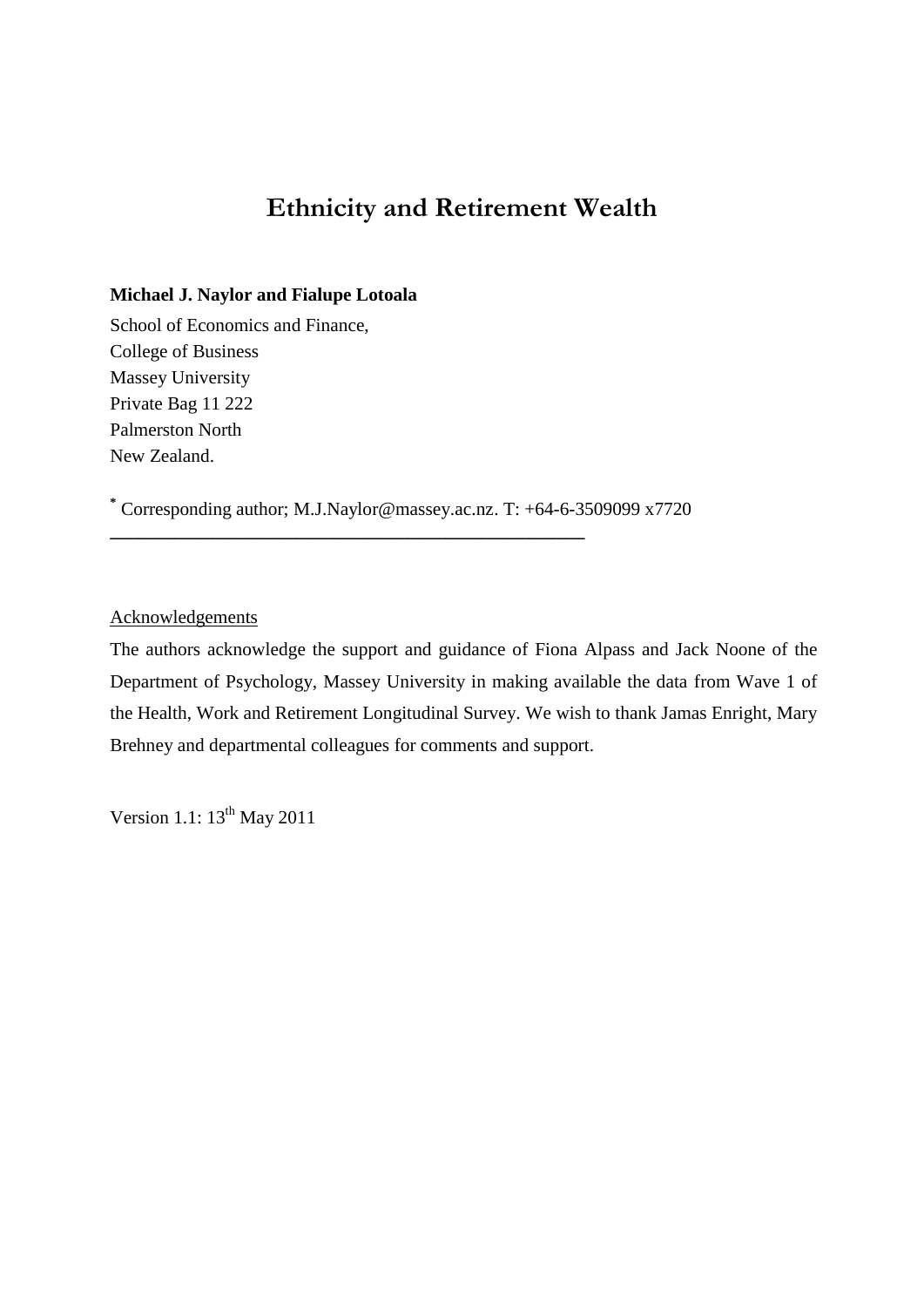# **Ethnicity and Retirement Wealth**

**\_\_\_\_\_\_\_\_\_\_\_\_\_\_\_\_\_\_\_\_\_\_\_\_\_\_\_\_\_\_\_\_\_\_\_\_\_\_\_\_\_\_\_\_\_\_\_\_\_\_\_\_\_\_\_\_\_**

### **Abstract**

While it is understood that differing ethnic groups have differing income and therefore differing capacity to save for retirement, it is not generally recognized that differing genders and ethnic groups do not save the same even if income is equalized. This article contributes to the discussion by studying the determinants of retirement wealth across a range of ethnicities, including White, Pasifika and Asian. Differences in retirement wealth between ethnic groups is an area which is important for public policy, but which is relatively unexplored outside of the USA.

The article uses data from a detailed nation-wide survey to examine what demographic factors and socio economic factors are the main determinants of retirement wealth. Gender and ethnicity are found to be a strong predictor of retirement wealth even after controlling for all other factors. Hence effective retirement wealth policy has to take account of ethnic/cultural differences. While the focus is on New Zealanders the results are applicable world-wide.

*JEL classification*: D14, D31, D91, I39, J15, J26

*Keywords*: Retirement wealth, ethnicity, race, behavioral finance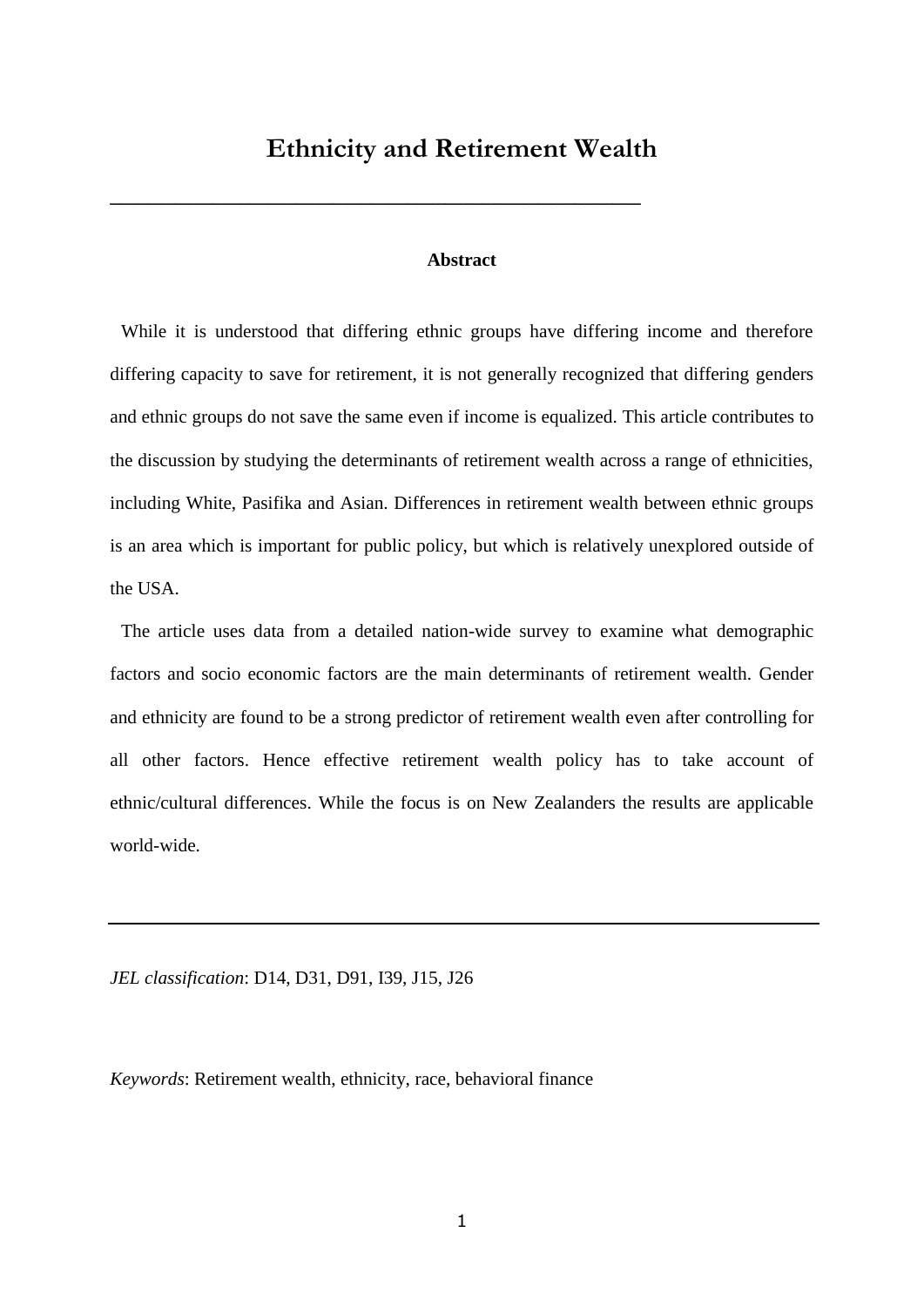## **1. Introduction**

#### *1.1 The aging crisis*

Most developed countries are facing aging populations at the same time as they are becoming ethnically more diverse. While governments have started to plan for more elderly, they have not so far generally taken account of the growing diversity of future elderly. While it is understood that differing ethnic groups have differing income and therefore differing capacity to save for retirement, it is not generally recognized that differing groups do not save the same even if income is equalized. This has major implications for governments and for culture. This article contributes to the discussion by studying the determinants of retirement wealth across a range of ethnicities, including White, Pasifika and Asian. While the focus is on New Zealanders the results are applicable world-wide.

The objective of this article is to provide an assessment of the socio-economic determinants of retirement wealth for older New Zealanders and also to investigate whether there or not wealth inequality exists between the main ethnic groups in New Zealand (NZ). Wealth at retirement is a useful indicator of the saving behavior of a household (Le, Scobie & Gibson, 2007), as well as providing insight to the adequacy of an individual preparation for retirement (Hong & Jensen, 2003). It is also a major concern for the government that elderly have adequate economic means to sustain a reasonable standard of living. Earlier studies in N.Z. have not primarily focused on the socio-economic determinants of wealth, and have not moved beyond NZ European and Maori ethnic groups. Therefore this study is unique in that it focuses on ethnic differences and includes Pasifika and Asian ethnic groups.

In New Zealand, those aged 65 years and over are entitled to government provided N.Z. Superannuation (NZS) which is universal and not income or asset tested. This guarantees a basic living standard to all elderly but has been perceived as a dis-saving factor towards retirement saving (Purdue & Orr, 2001). Despite payment levels of NZ Super being low the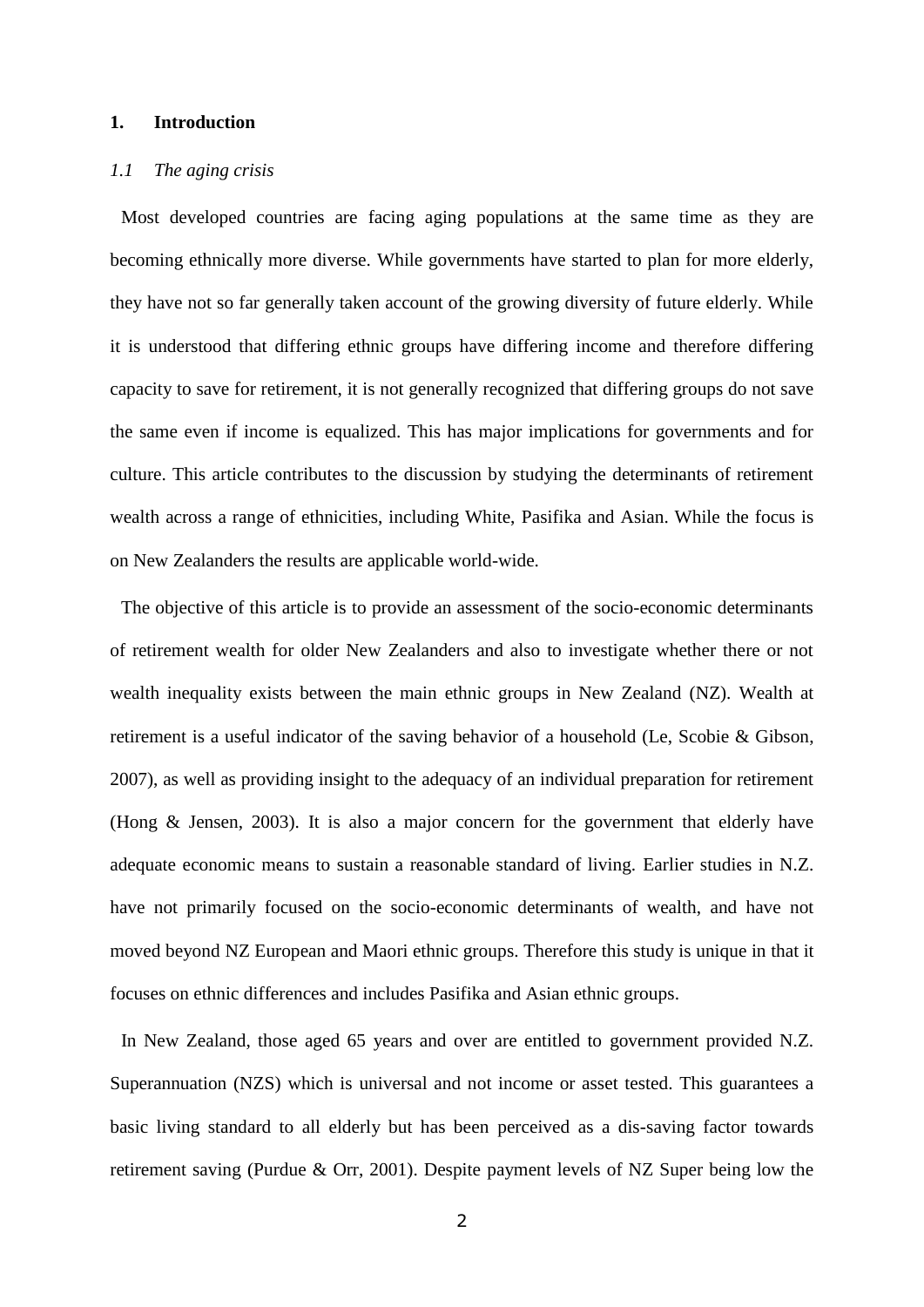net cost of funding is currently at 3.4% of GDP and is expected to double to 6.9% in 2050. Given that health costs will also double it is thus unlikely that current payment levels will remain unchanged. Fergusson, Hong, Horwood, Jensen and Travers (2001) argue that low incomes and low wealth among the elderly is a major contributor to fragility amongst the elderly. It is therefore essential for New Zealanders who wish to have an adequate retirement income to accumulate private wealth.

Three questions of particular relevance in regard to the level of wealth at retirement are of relevant to this study. Firstly; what are the economic and psychological factors that explain the saving behavior or asset accumulation of older New Zealanders resulting in the ultimate retirement wealth. Secondly; whether ethnicity plays a role in determining retirement wealth. Thirdly; to what extent is the variation of the retirement wealth among different ethnic groups which should provide indication to the different behavior of each ethnic group towards determining the level of retirement wealth. Note that while this paper uses behavioral finance theories to explain savings behavior, as this has not been done satisfactory by traditional theories (Asher, 2002), psychological reasons behind the variation of retirement wealth are beyond the scope of this study.

#### **2.0 Literature**

There is a substantial amount of theoretical and empirical body of literature related to retirement savings decisions, which offer a diverse range of determinants. Within this there is far smaller body of literature which examines the impacts of race and ethnic group on the savings behavior and the level of wealth at retirement.

Many factors are seen to influence savings or retirement wealth. The basic model is the life cycle model, whereby people save less when they are young, and save more as they get older, which is then consumed during retirement (Modigliani & Brumberg 1954). Empirical studies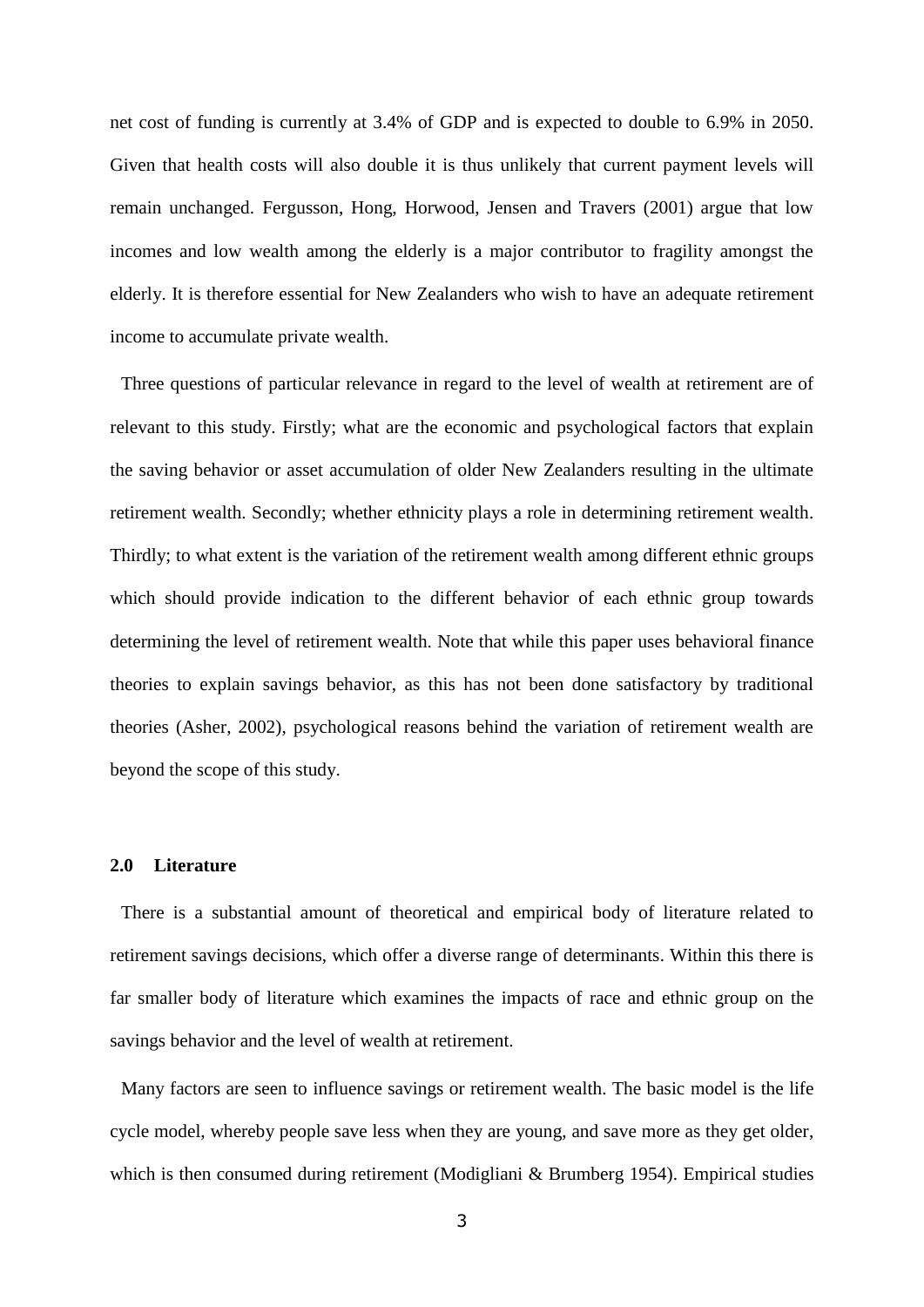support this (Richardson & Kilty, 1989; Lunderberg & Bett, 2000). Fernández, González, Búa and Rodiero (2009) and Bernheim, Skinner, and Weinberg, (2001) show that financial literacy, household income, employment status and saving habits are influential determinants of retirement wealth. Lunderberg and Bett (2000) also show education and good health are important determinants of net worth. Other influential factors have been found to be household composition including marriage status (Lunderberg & Bett, 2000; Schmidt & Sevak, [2006\)](http://oep.oxfordjournals.org/content/early/2010/04/07/oep.gpq007.full#ref-42), number of dependencies (Mason, 1975), financial literacy (Lusardi & Mitchell 2005), health Dwyer and Mitchell (1999) and level of formal education above any additional wealth that education provides (Li, Montalto & Geistfeld (1996); Seong-Lim, Myung-He & Montalto 2000). Silva and Dwyer (2003) argue that socio-economic factors such as wealth, income, and pension influence the formation of retirement expectation while health contributes more to the variation of retirement expectation. Within a NZ context Le, Scobie and Gibson (2009) found that 2/3rds of the pre-retirement population have adequate savings levels if no there are future reductions in the levels of NZ Super.

Honig (1996) argues that ethnicity and gender differences are independently important. In a US study he showed that the retirement expectation and plans of African and Hispanic Americans are less than those of Whites, even at comparable income levels, and this generated differences in retirement wealth which are additional to other factors. This ethnicity effect had been confirmed by Short (1984), Avery and Kennickell (1991), Lee, Park and Montalto (2000) and Gustman & Steinmeier (2004). The effect of national culture is mixed, with Fernández et al. (2009) finding an effect whilst Christelis, Jappeli, Paccagnella and Weber (2009) found little independent impact.

Nearly all the studies, however, are US based, so it is useful to examine non-US data. Within New Zealand there are well documented socio-economic disparity between NZ European, Maori, Pasifika and Asian (Mental Health Commission, 2001; Ministry of Pacific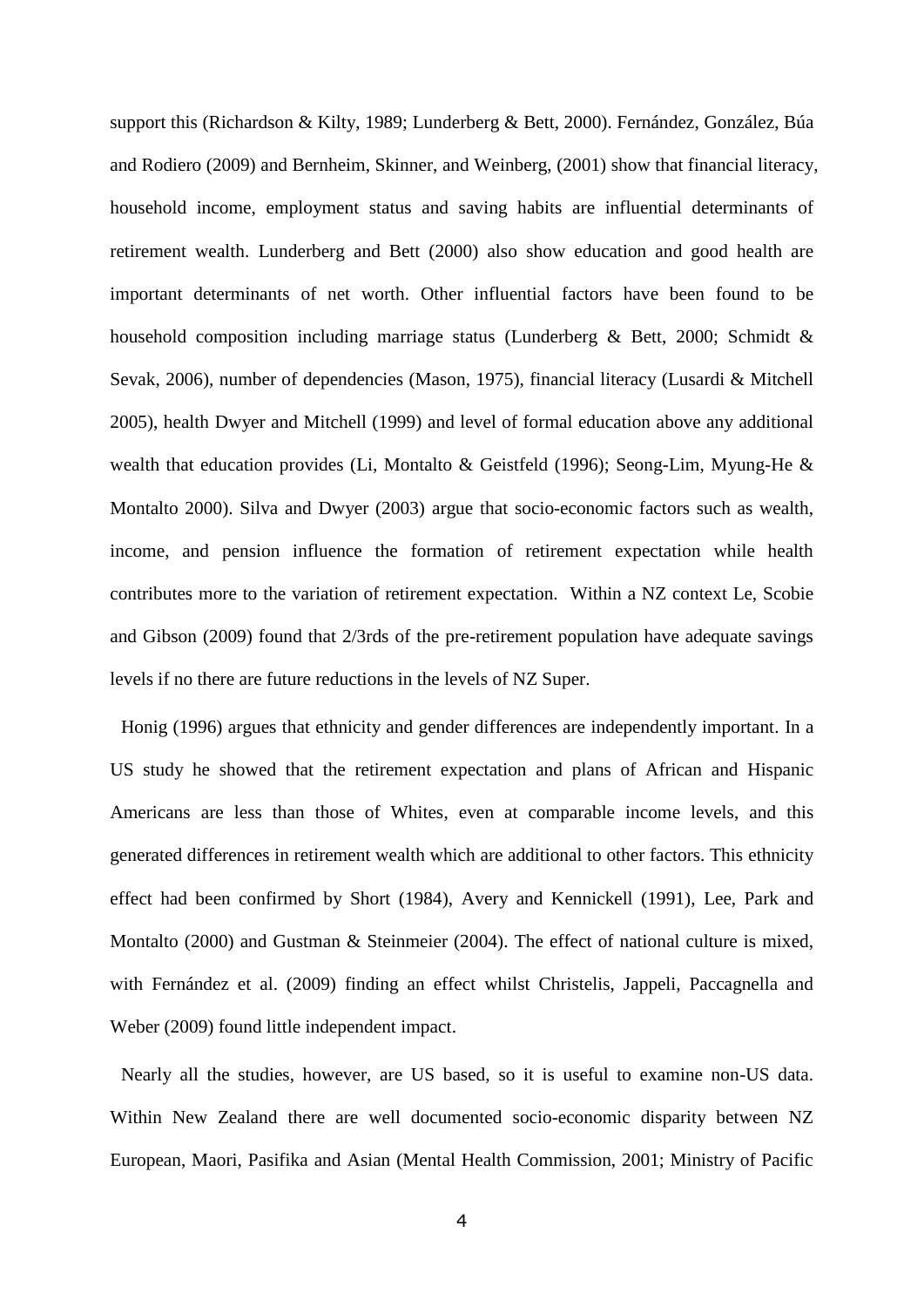Island Affairs / Statistic New Zealand, 2002; Fergusson et al., 2001; Enright & Scobie 2010; Waldergrave & Cameron 2009), with NZ European doing better in terms of income, health and asset accumulation than the other ethnic groups. This income difference results in a difference in savings (Booth, Grimmond & Stroombergen, 2000). None of these studies, however, examine whether there is a pure ethnic cultural factors which generates savings and wealth disparities. The aim of this article is establish whether ethnic/cultural differences, independent of income and other socio-economic factors, contributes to the wealth disparity among different ethnic groups in New Zealand. We specifically include Pasifika and Asian as all prior studies have only focused on NZ European and Maori.

#### **3.0 Data and Methodology**

The data in study is taken from the first round of the longitudinal survey of Health, Work and Retirement, conducted by the Psychology Department, Massey University. The source data is rich and broad and includes data on health, labor force participation, wealth, income, retirement and demographic information.

All respondents were randomly selected from all citizens above 18 or older. Two independent samples were extracted electrical rolls representing the general population (5,264), and the Maori population (7,781). The Maori sub sample was oversampled (Stephens, Alpass, Baars, Towers & Stevenson, 2010). The general roll includes all ethnic groups, but excludes those Maori who have chosen to be represented on the Maori roll. As seen from table 1, the response rate after exclusion was 53.5% which provided a representative sample for the HWR first wave of 6,662, with 61% for the general population and 48% for the Maori sample.

#### Table 1 about here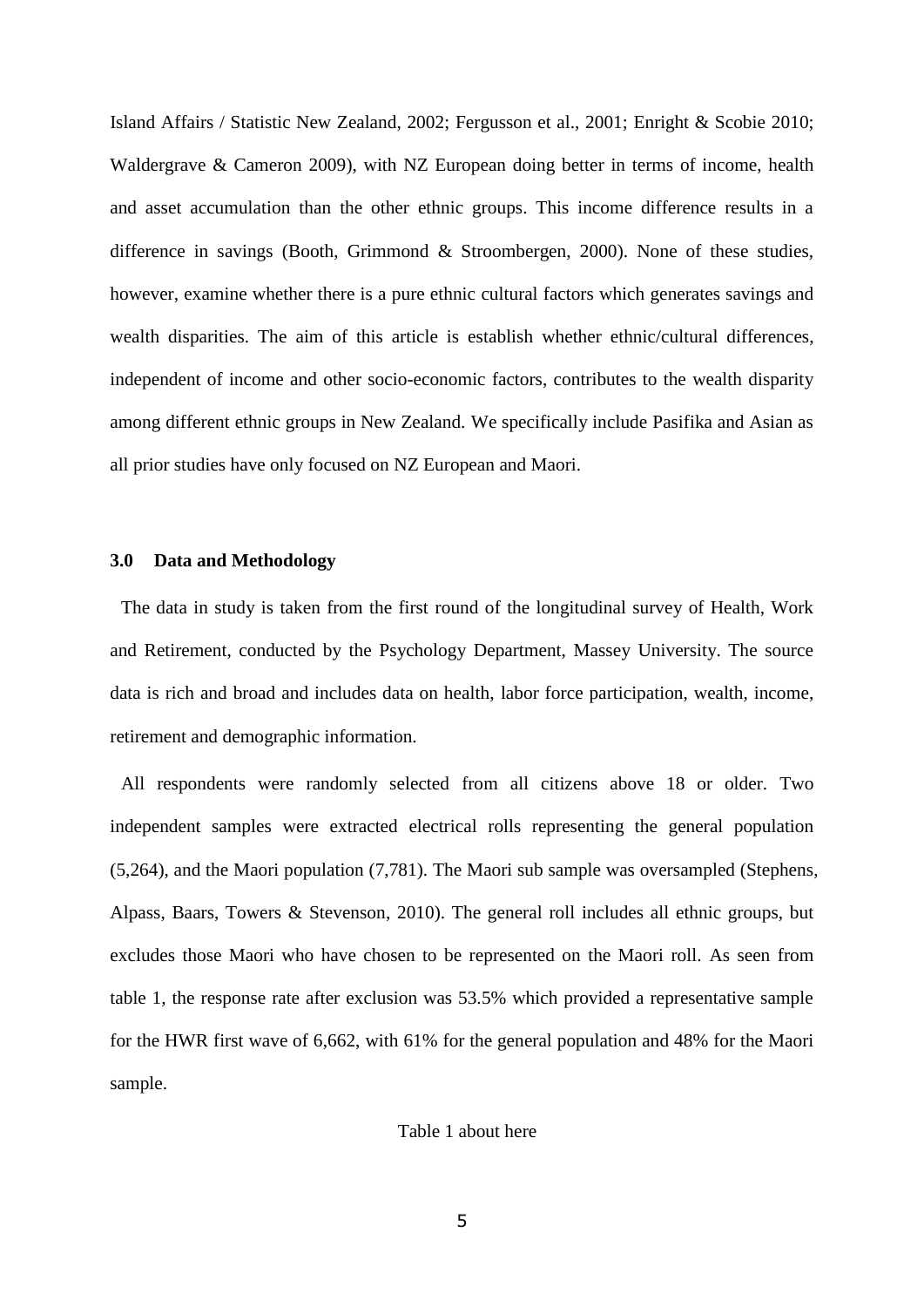It needs to be noted that this research is that it is based on existing data and, although the dataset is rich, it is quite limited in some aspects. Firstly it was not collected with this research in mind, secondly some of the variables identified in the literature as factors affecting wealth at retirement are not present, for instance financial literacy and saving habits, thirdly only limited numbers of Pasifika and Asian families were sampled, ands fourthly the range of variables is restricted to those gathered in the 2001 Household Savings Survey (Statistics NZ, 2002).

#### *3.1 Variables - Wealth*

Wealth at retirement is measured by the sum of all assets, financial and non-financial, reported by each respondent. Data on liabilities was not collected so net worth cannot be accurately estimated. Private wealth only is used, which does not include the present value of future New Zealand superannuation. There is thus embeds a downward wealth bias. Table 2 shows the average wealth by age groups. IQR is the inter-quartile range defined as the difference between the observations at the 25th and 75th percentile points of the distribution.

#### Table 2 about here.

Respondent were asked to indicate whether yes or no, to the list of assets. Missing data in wealth categories affected 27% of respondents. If these were excluded there is a bias risk if the group who did not respond differs systematically. These respondents were thus left in and were imputed to have zero wealth in the missing category. This also had the advantage of increasing the sample size of the smaller ethnic groups.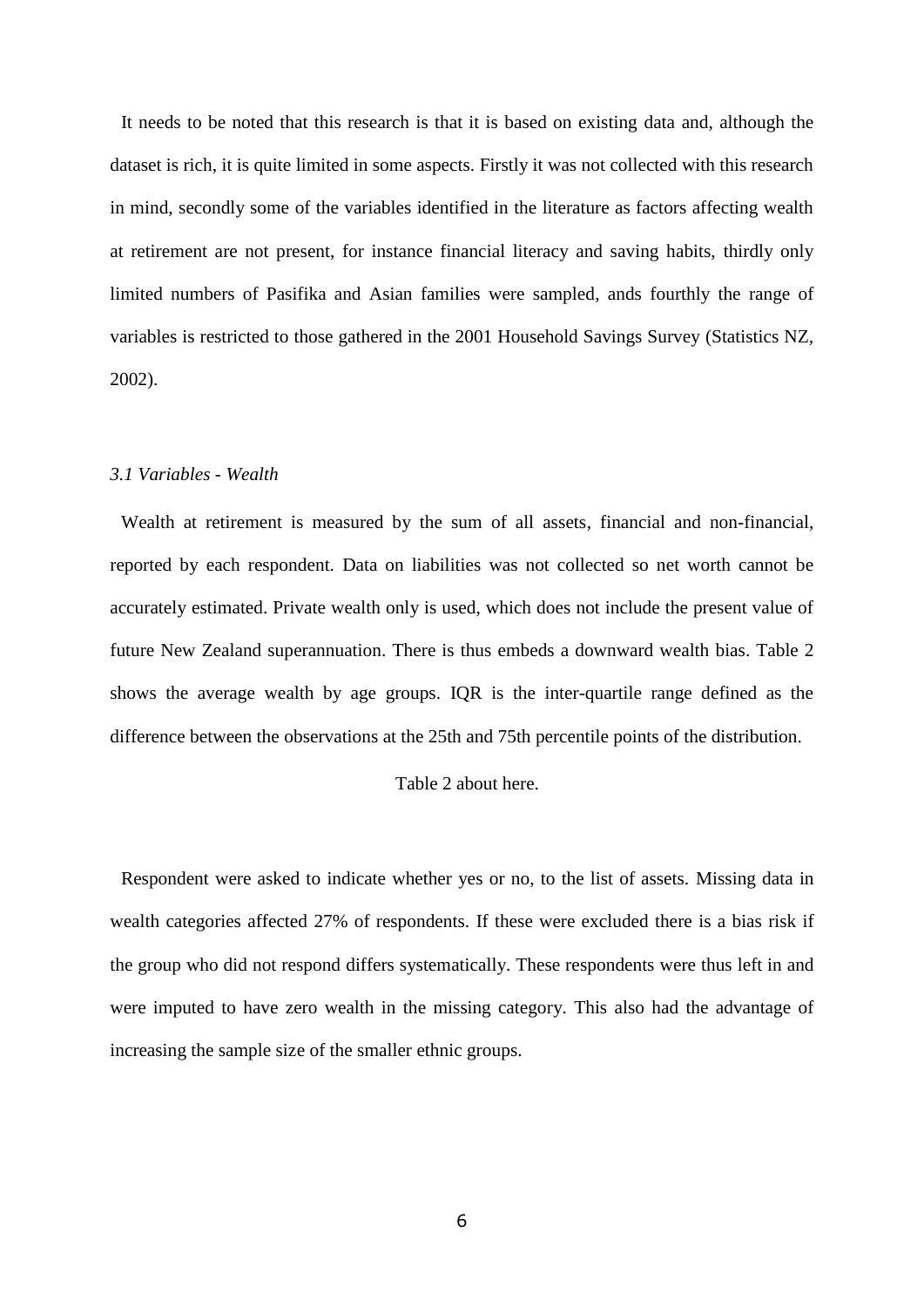### *3.2 Health*

Health was measured by the Australian and NZ version of the SF-36, which is a generic health survey which consists of 36 questions that measure physical and mental health (Stephens et al, 2010). Scores generated from each health sub-scales were weighed and transformed to scales of 0-100, with higher scores indicating better health whereas lower scores reflecting poorer health. Principle component analysis was used to derive coefficients in order to form two components measuring physical (PCS) and mental (MCS), which the average measure used in our study.

## *3.3 Age*

We extracted only those respondents aged 55 to 70, as there are the years in which wealth peaks. The age for entitlement for universal government superannuation is 65. Note that recorded wealth will thus be peak retirement wealth. There is a female bias in the data due to differing death rates as shown in Table 3 and Graph 1.

## Table 3 about here.

Note that wealth peaks at age 65 and then decreases, as would be expected by the life cycle saving model.

#### *3.4 Ethnicity/ gender*

The ethnicity variable was a composite of the four main ethnic groups, NZ European, Maori, Pasifika, Asian plus an "other" category. The latter mainly comprised of migrants from nations such as the Middle East Countries, Australia, Europe Countries, South and North America. All respondents were asked which ethnic group they identified with, regardless of duration of migration. Where respondents identified themselves with more than one ethnicity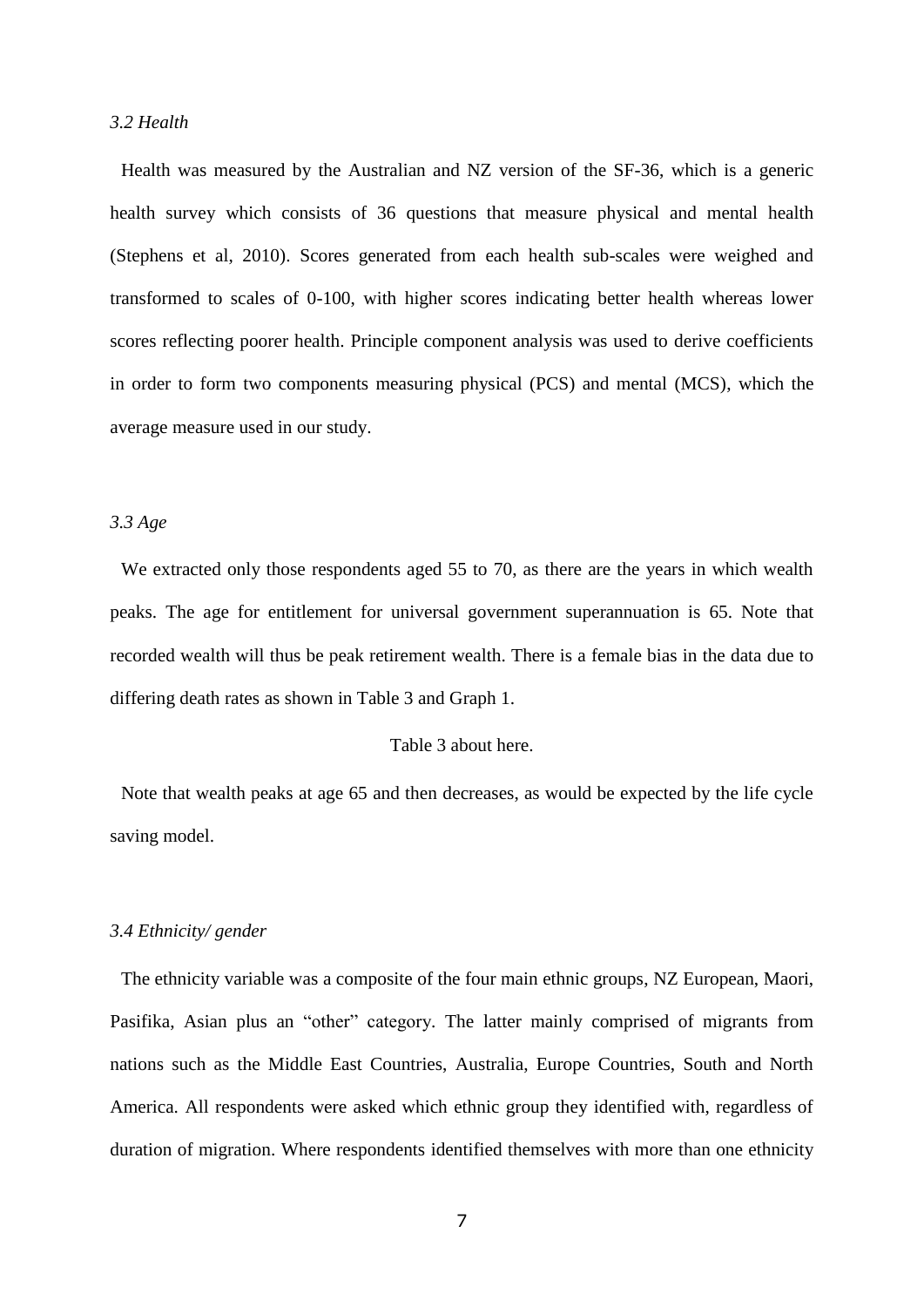there were classified where possible under their primarily ethnicity. However the original sample had classified those with any Maori heritage under the Maori classification. This study re-classified those with a Pasifika heritage as Pasifika. Asian took second priority to Pasifika following the same method. This boasted the size of the Pasifika and Asian categories. Table 4 shows the resultant ethnic groups. The Pacific countries which contributed to the Pasifika ethnic groups were Samoa, Tonga, Niue, Fiji and Tokelau. Care is needed before assuming all these migrant groups have the same cultural attitudes. Ethnicity should be negative as NZ European is defined as zero. Gender should be negative as Male is defined as zero.

## Table 4 about here

#### *3.5 Martial Status*

Respondents were asked in the sample whether they were "legally married," "de facto relationship," "permanently separated," "divorce," "widower", and "never been married". We re-classified respondents into married versus non-married. Those with missing variables were checked using other questions, with a default option of unmarried.

#### *3.6 Migrant Status*

This variable asks the by the number of years the respondent has been living in NZ. Migrant status was treated as a continuous variable.

## *3.7 Urban/ Rural Location*

Respondents were classified as "main urban, "other urban" or "rural". Living in a large urban centre increases both wages and costs, though the balance is uncertain. Table 5 shows the sample breakdown.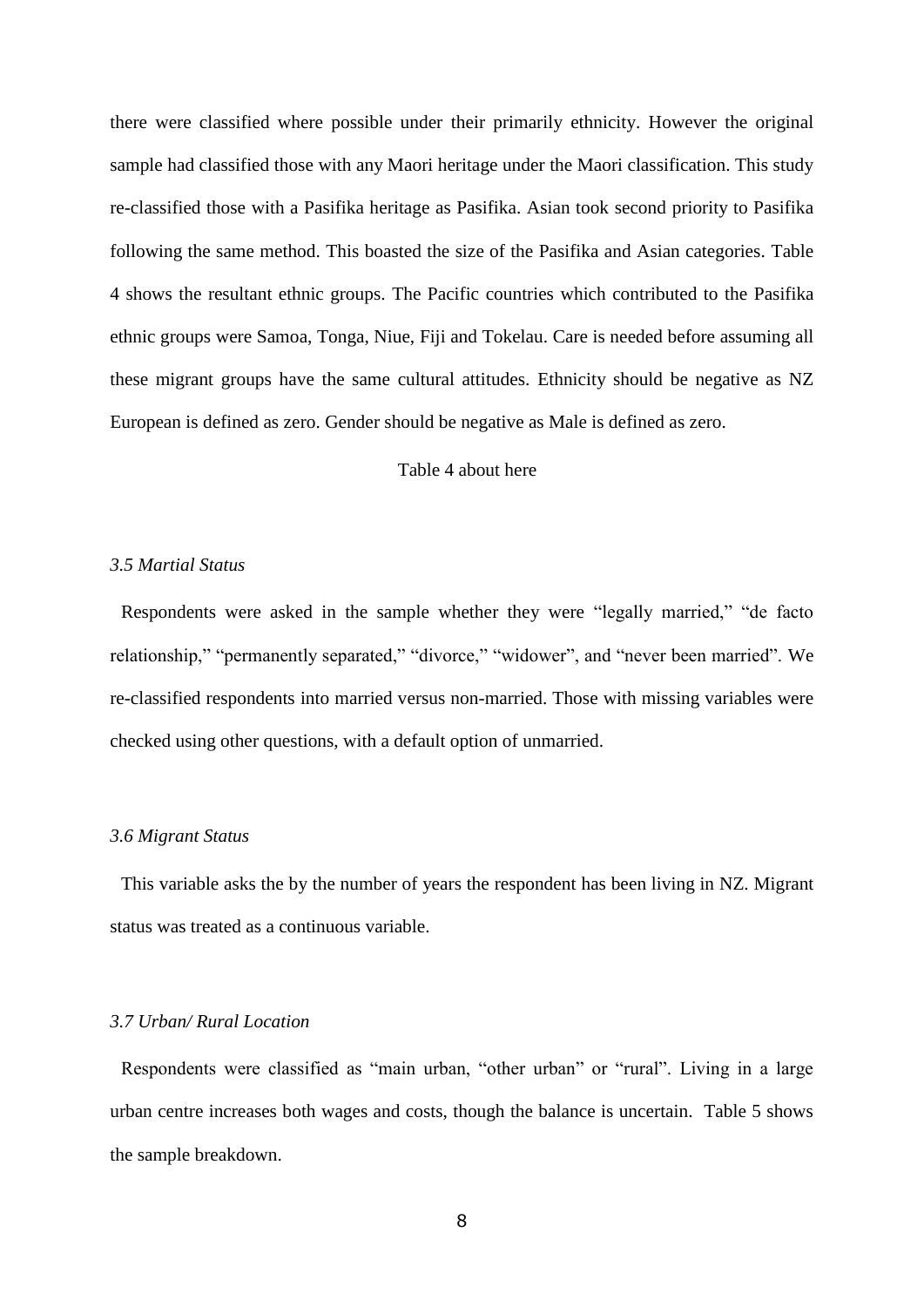### Table 5 about here

#### *3.8 Children/ Dependants*

Respondents were asked the number of people living in the same household, and the number of children or financial dependant. Where there were missing cases, we used assigned zero.

## *3.9 Income and Education*

Income was reported as the total income for each household within the last 12 months. This income consisted of wages and salary, interest earned, superannuation, insurance, and welfare benefits. Income was measured in logs as a continuous variable.

Education was categorized as "No Qualification," "Secondary Education" or "Tertiary Education".

### *3.10 Variables - Attitudes to Retirement*

Respondents were asked a range of questions and these were grouped into positive or negative expectations towards retirement, and expressed as variable which measured differences between saving behavior as a result of expectation, and saving behavior due to tradition and culture. Note that this variable may pick up some of the ethnic causal variable.

Table 6 shows the expected impact of the variables on retirement wealth.

## Table 6 about here

#### *3.11 Equations*

Wealth was expressed as a continuous dependant variable and regressed using the OLS multiple regression model below;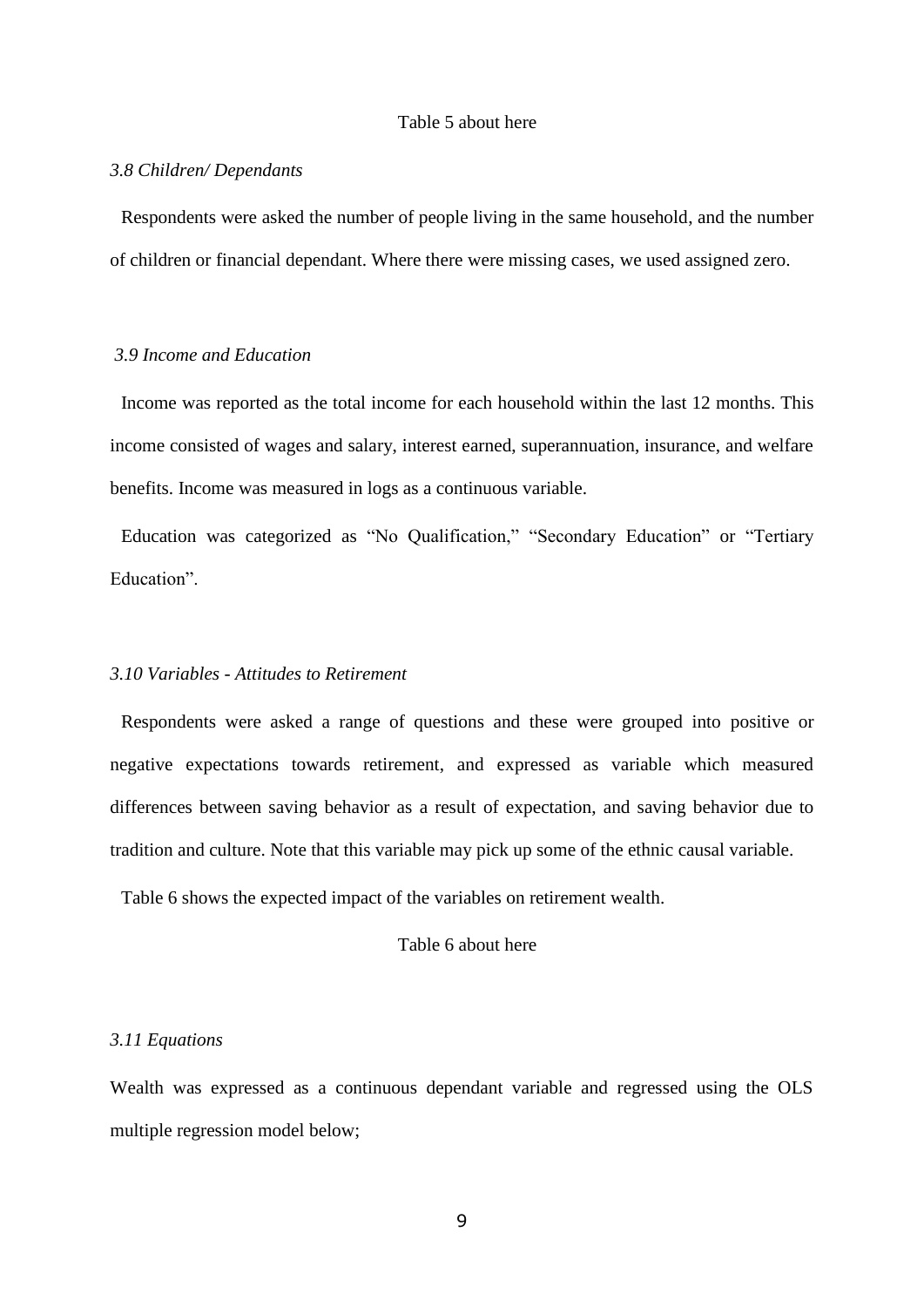Retirement Wealth (W) =  $\alpha$  + $\beta$ 1(Health) +  $\beta$ 2(Male) +  $\beta$ 3(Age) + β4(Ethnicity) + β5(Migrant Status) + β6(Region) + β7(Education) + β8(Marital status) + β9(Dependant) + β10(Attitude to Retirement) + β11 (Income).

The final sample was comprised of 6412 individuals; 54.2% female; mean age of 60.98 years; 54.3% held formal educations; 47.3% NZ European.

## **4.0 Results**

*4.1 Model 1 - Determinants of Wealth Models*

To explore which determinants explained observed wealth five OLS regression were run as follows:

Model 1:1 – All Variables

This model includes all variables contained in the equation, which were motivated by the literature to have an impact on the level of wealth at retirement. Here ethnicity is a composite of five different ethnic groups.

Model 1:2 – Basic Model

This model retained variables that would be common to all respondents; age, gender, ethnicity, health and marital status.

Model 1:3 – Cultural and Ethnic Factors

This model retains the statistical significant factors from model 1:1 and adds the variables which could also reflect cultural differences.

Model 1:4 – Standard of Living Factors

This model retains the statistical significant factors from model 1:1 and adds the variables which could affect standard of living; region, health and dependency.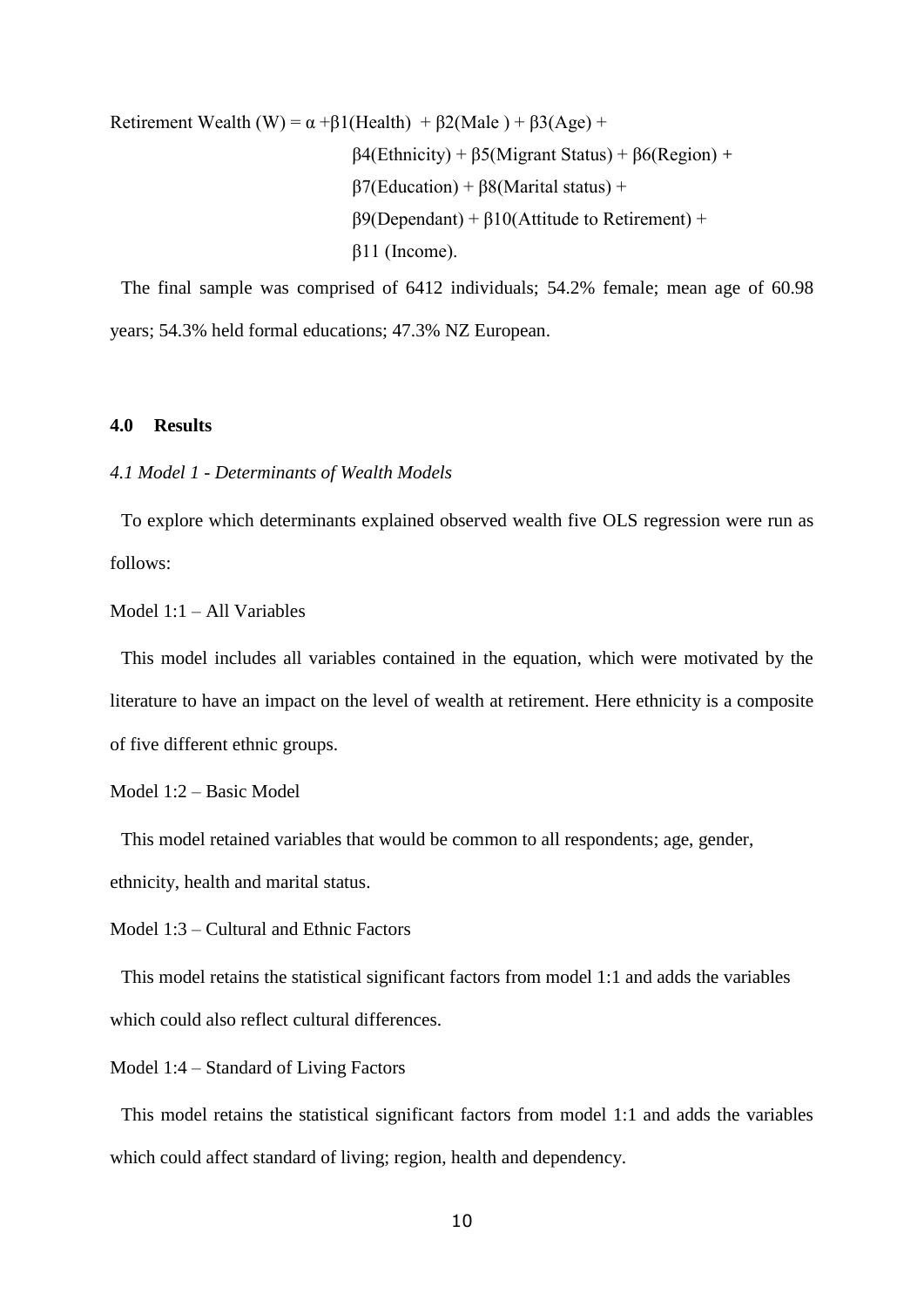#### Model 1:5 – Savings Factors

This model retains the statistical significant factors from model 1:1 and adds the variables which could affect saving patterns; health, marital status, dependency, ethnicity, education, income, and positive and negative attitudes towards retirement. Although education correlates with income (r=.152), it is not included because it inter-reacts with financially literacy.

#### Table 7 about here

The results of the five models are shown in Table 7. Note that all the adjusted  $R^2$  are acceptable for cross sectional data and that none of the variables were statistically insignificant, with most significant at a 1% level for all models. Only migrant status, dependent, and positive aspect varied in their significance.

All coefficient signs were constantly correct as predicted except for age, dependents and region. As discussed, the correct sign for region is ambiguous as both income and costs rise with increase in urban size. The correct sign of age was also ambiguous as wealth increases to a peak during the middle stage.

Model 1:1 confirmed that wealth at retirement is positively related to health, migrant status, education, marital status, income and having positive attitudes towards retirement. On the other hand, retirement wealth was negatively related to ethnicity, gender and negative attitudes towards retirement. Ethnicity and gender, as predicted, were predicted to be negatively related to retirement due lower incomes for females and for non-New Zealand Europeans. Income was statistically established in all models as the highest contributing factor to wealth at retirement. It also had the highest t-value and, therefore, explained most of the variation in retirement wealth. Of interest, ethnicity is also established to be a key factor in explaining the level of wealth at retirement.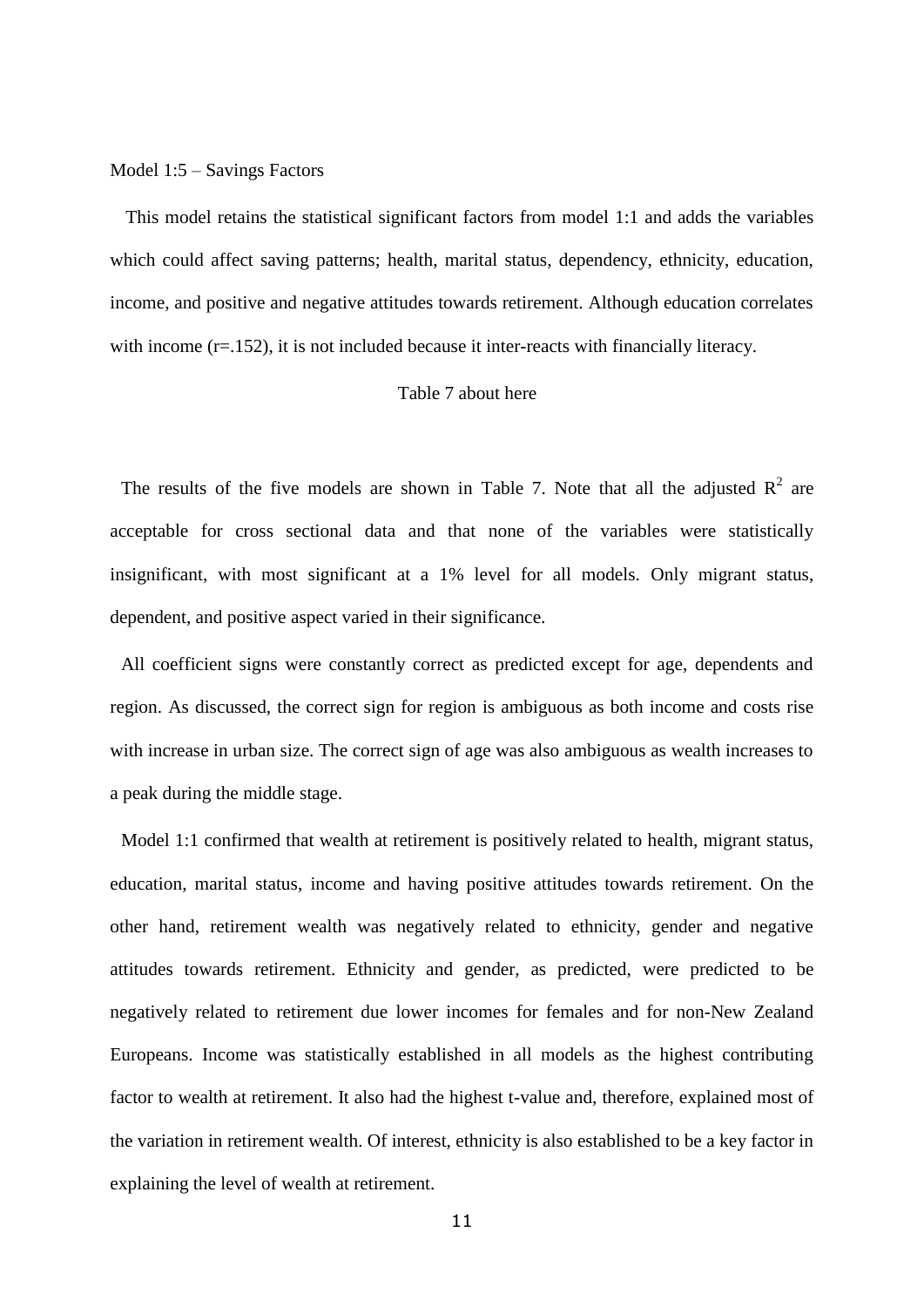Model 1:2 confirmed that common characteristics among individuals play key roles in determining the level of wealth at retirement and that income in its association with retirement wealth was most significant.

Model 1:3 established that the factors affecting an individual's standard of living are key determinants of retirement wealth. The sensitivity and significance of each variable included in this model were consistent with respect to model 1, again, with exception of ethnicity with its significance greatly increased from a t-stats value of 2.912 to 5.21. This result suggests that ethnicity, after discounting for income and factors affecting an elderly standard of living, is still a key determinant of the level of wealth at retirement.

Model 1:4 was specified to retain factors that reflect cultural aspect of retirement in addition to ethnicity; such as number of financial dependents, health, education and income. Again, ethnicity was established as a key determinant of the level of wealth, even when discounting for income, individual"s common factors and other cultural factors. It was evident that although the dependent variable did not have the expected sign, it was significant at a 1% level which was not the case in any of the other models. This could be the result of specifically omitting the effect of marital status from the effect of financial dependents in the specification of this particular model. This causes an increase in the impact of 'dependents' on retirement wealth from the marginal t-value 2.483 to a significant 3.142.

Model 1:5 confirmed that factors reflecting saving behavior are all key factors in determining or impacting on retirement wealth. Age was limited to the age group of 55-65 which made up about 70% of the sample population. As a result, age was not statistically significant in explaining retirement wealth. This model can also be regarded as a robustness check to the credibility and validity of the data and findings. Therefore, it is established that except for age, the relationship and significance of each and every explanatory variable still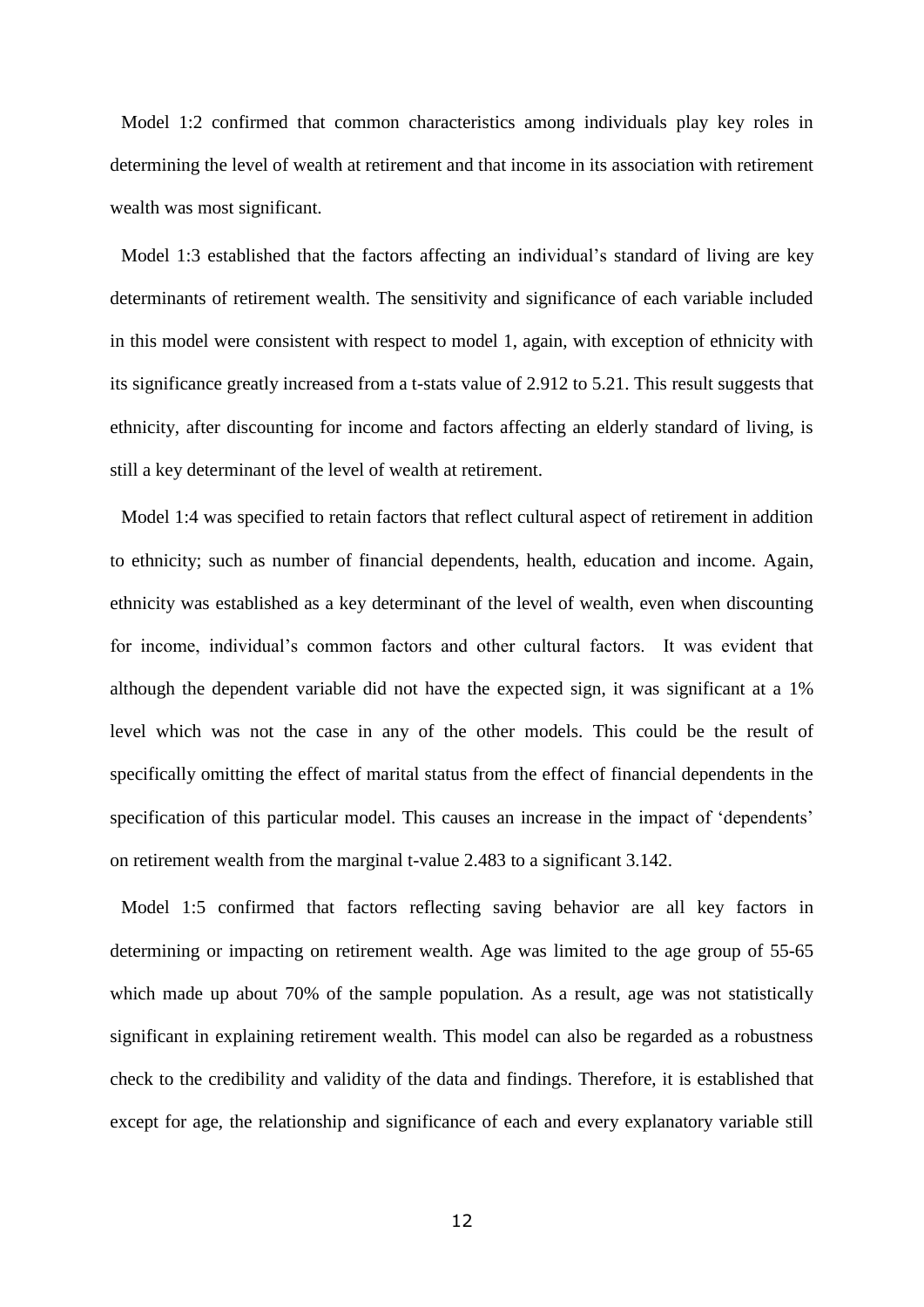holds. No evidence was observed related to the sensitivity of each variable coefficient and changes in direction towards retirement wealth.

#### *4.2 Model 2 - Ethnic Impact on Retirement Wealth Model*

Model 2 explore the impact of ethnic factors on retirement wealth, by subdividing ethnicity into 5 ethnic dummy variables to capture distinctive cultural factors for each ethnic group. These are aspects shared by the individuals in one ethnic group that affect decisions to save or accumulate wealth for retirement. Dummy variables were also formed for gender, marital status, migrant status, region and education.

#### Table 8 about here

Table 8 shows that wealth at retirement is positively related to health, migrant status, education, marital status, income and importantly, positive attitude (aspect) towards retirement. On the other hand, retirement wealth is negatively related to ethnicity and negative attitude (aspect) of retirement. However, minor differences from Model 1, due to some variables being measured by a number of dummy variables rather than as composite variables. For instance, gender was measured by males relative to females and, therefore, was strongly and positively related to wealth at retirement. Being a male is likely to contribute strongly and positively to wealth at retirement by \$156,756. Income when standardizing across all explanatory variables, again, was statistically established as the highest contributing factor to the level of wealth at retirement. Residing in an urban region is likely to have significantly reduced retirement wealth by \$180,000 to \$230,000. Being in a couple or married headed household increases retirement wealth by \$176,346. Processing either a secondary or tertiary qualification is likely to have greater wealth, by approximately \$103,000 to \$104,000. Note that this is on top of any income effect. These results are consistent with the findings in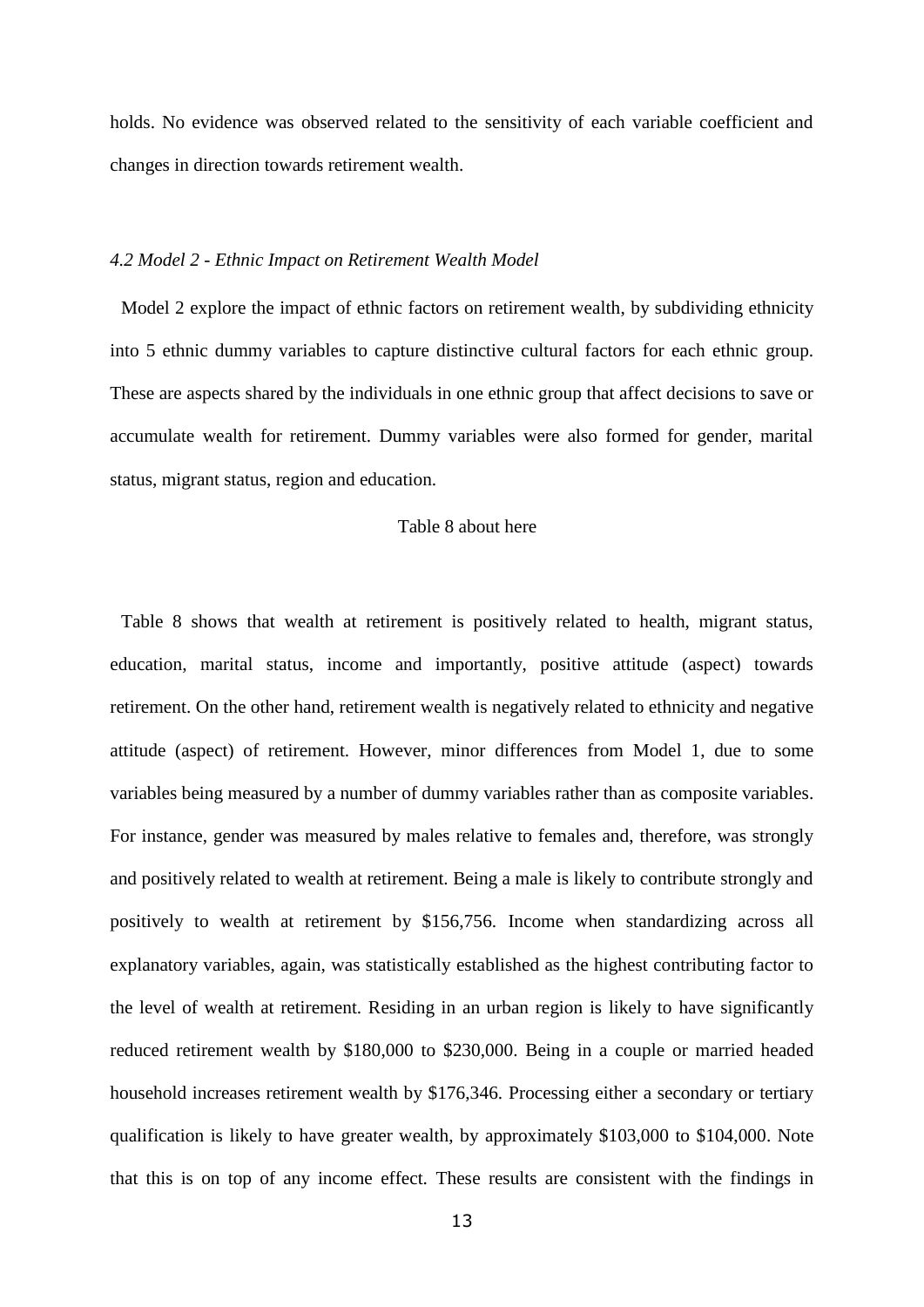literature that health, being male, formal education, marital status and income are key factors in determining the level of wealth at retirement (Neelakantan & Yunhee, 2010; Fernández et al., 2009; Lunderberg & Bett, 2000; Schmidt & Sevak, [2006,](http://oep.oxfordjournals.org/content/early/2010/04/07/oep.gpq007.full#ref-42) 2006).

With respect to ethnicity, sub-dividing ethnicity into Maori, Pasifika, Asian and 'Other' relative to NZ European (omitting NZ Euro = 1 dummy variable) provided evidence of racial and ethnic wealth disparity. Table 2, indicates that once the effect of the elderly characteristics and saving behavioral factors have been discounted for, being Maori will decreases retirement wealth by \$160,529, being Pasifika by -\$121,676, being Asian by - \$144,441 and of "other" ethnicity by -\$138,196.

Our most important finding is that racial and ethnic wealth disparity significantly differs from zero even when controlling for income, education, attitudes and saving behavior factors. However, it poses the question of whether this racial wealth disparity is mainly attributable to pure cultural ethnic causes? Are there aspects shared only by each ethnic group which makes them differ in their decisions to save or accumulate wealth for retirement.

Note that Pasifika ethnicity was negative but not statistically significant in determining wealth at retirement. This could be the consequence of the small number making up the Pasifika sample. A similar effect may be the cause of Asian factor being marginally significant.

#### *4.3 Model 3 - Ethnic Impact on Retirement Wealth Interactive Model*

Ethnic dummies are often regarded as too noisy to capture ethnic differences. We thus run model 3, which uses OLS regression on sub-sample of the five different ethnic groups. This should give the opportunity for differences in the determinants on retirement wealth for each ethnic group to be extracted.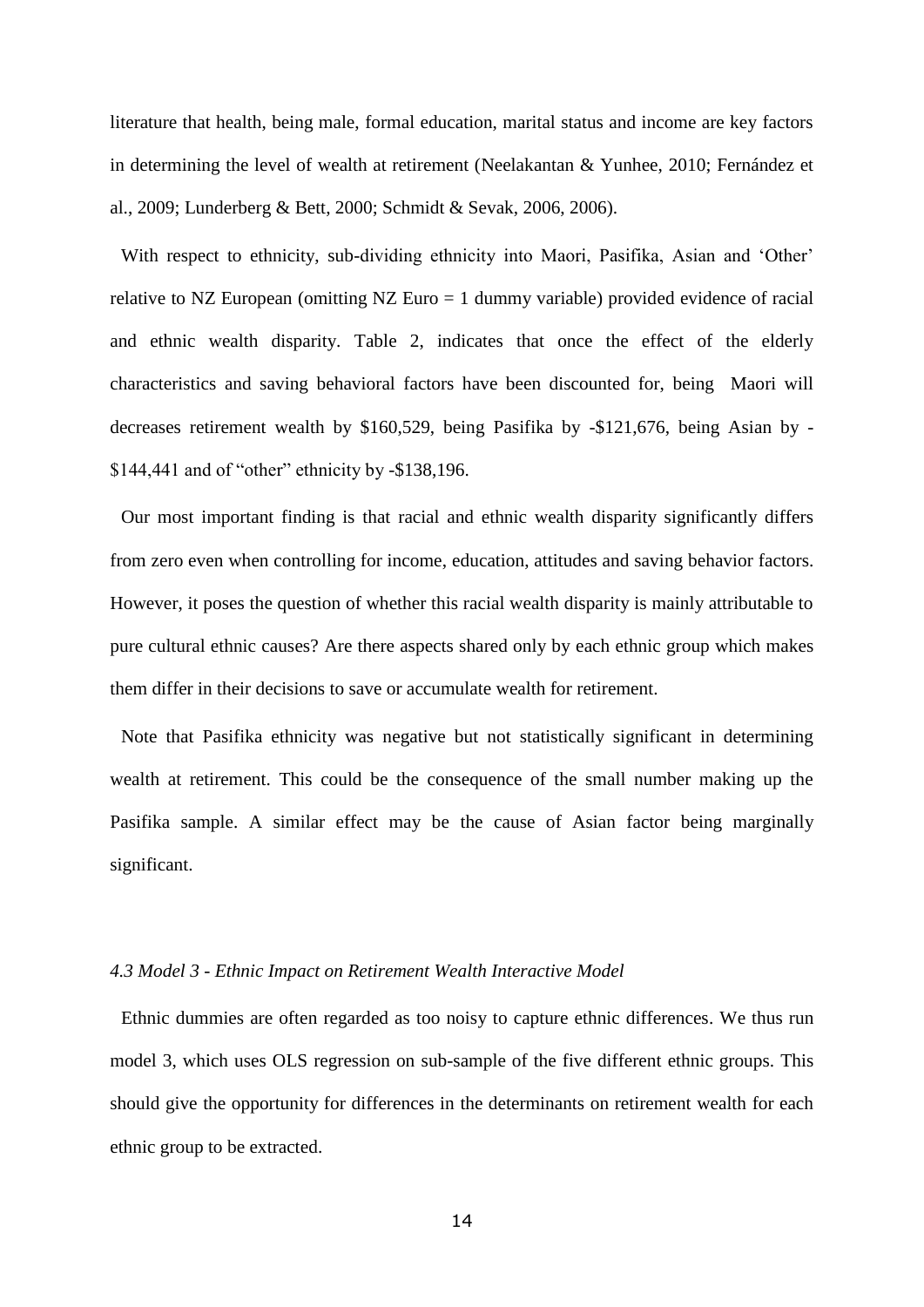#### Table 9 about here

The results, presented in table 9, again, confirmed the determinants of retirement as established by model 1. That is, wealth at retirement is positively related to income, health, migrant status, education, rural location, marital status, income and positive attitudes towards retirement and negatively related to gender and negative attitudes towards retirement. Of note is that the significance of the migrant status variable for the three ethnic groups indicates that the more established migrants are, as reflected in the number of years of residence, the more better that will prepare for retirement.

The ethnic retirement wealth difference is not the mean difference in retirement wealth - it is the difference due to cultural factors. The findings in table 9 suggest that controlling for the above key determinants of retirement wealth, being a NZ European will contribute strongly and positively to retirement wealth by \$139,793, whereas being a Maori, Pasifika or Asian would contributes negatively to retirement wealth. On the other hand being a Maori will decrease retirement wealth by \$148.757, Pasifika by \$48448, Asian by \$69,055 and of "other" ethnicity by \$97,146.

It is important to note, however, that the Asian and Pasifika ethnic variables are statistically insignificant. This could indicate that there is little ethnic difference once socio- economic factors like low income or low education are taken into account. However it could indicate the small sample size is an issue; thus, these findings need to be treated with caution.

### *4.4 Diagnostic Tests*

We run a number of diagnostic tests on the results, as running the different sets of variables for all models specified in this study provided no indication of the sensitivity of each of the variable coefficients. None of the variables included in each of the specified models had a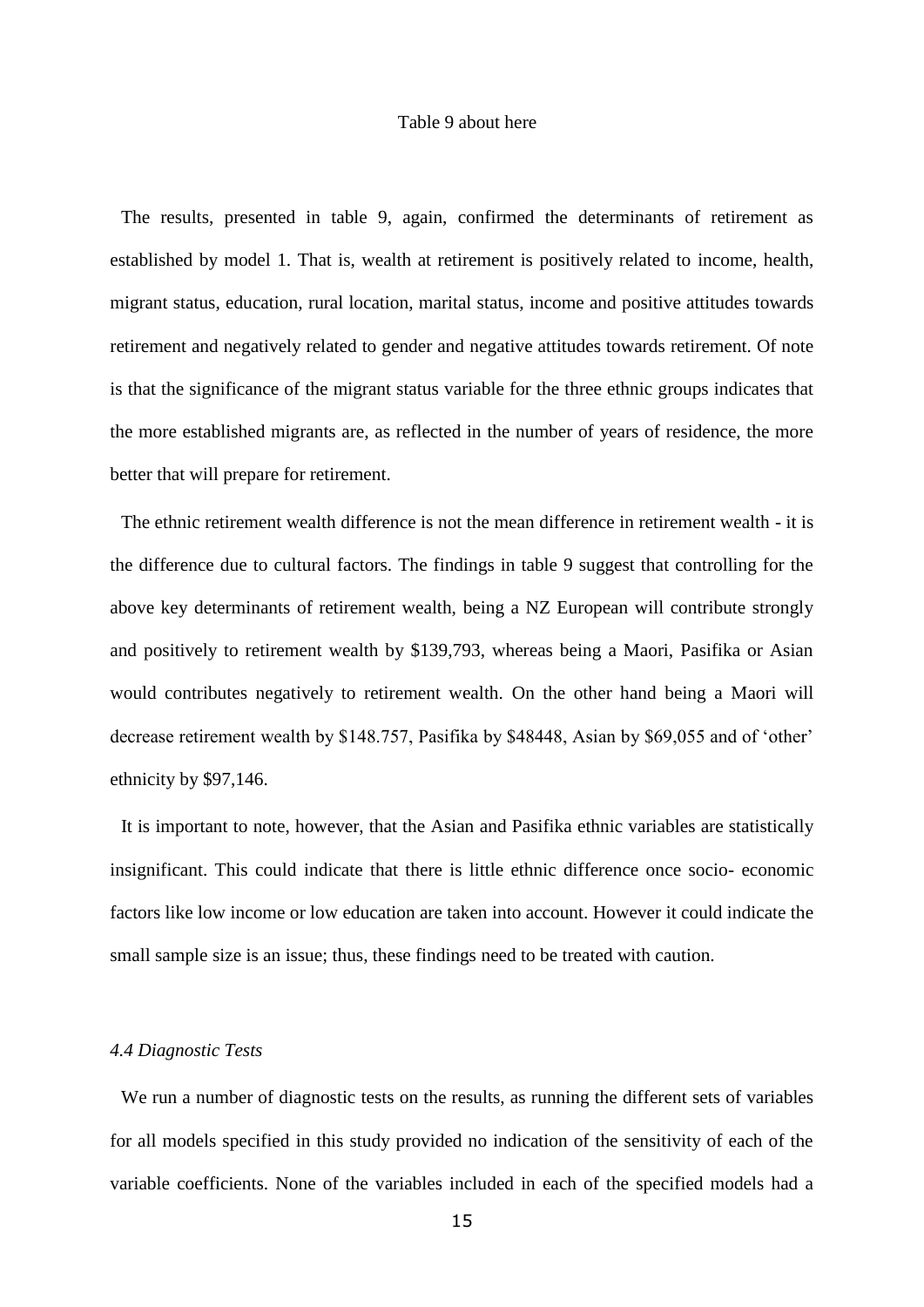bivariate correlation between themselves and towards the dependant variable of more than 0.7, indicating no "excessive" variables (Appendix B1). Hence, all variables specified can be retained in each specification. In addition, variance inflator factors (VIF) values ranged only from 1 to 2 with no values greater than 10, indicating the absence of multicollinearity (Appendix A1)

We also run a collinearity diagnostic test (Appendix A1). With respect to 'Tolerance', values which is calculated by  $1-R^2$ . The rule stated that if the tolerance value for each variable is very low (ie. near zero), then this indicates that the multiple correlation with other variables is high. The results presented for all specified models for this study showed tolerance values of above 0.6 (Tables in Appendix) hence, each variable does not appear to violate this assumption.

### *4.5 Ethnic effects on Retirement Wealth Disparity*

It is remarkable that after discounting for income, health and other factors there is still a significant wealth disparity among the main ethnic groups indicating it is the difference due to cultural factors. This result raises the questions as to why?

One answer would be that lower income and relative deprivation adversely influence culture amongst minorities against retirement savings which does not impact on the majority culture at comparative income levels. Note, however, that we have defined wealth as additional to superannuation. Minorities may have access to inter-generational income which allows them to more easily live on government superannuation. Alternatively minorities may be more reluctant to disclose wealth. Note that minority interviews were generally conducted by a member of that minority in the respondent's language.

Wealth disparity could also be attributed to the homogenous grouping of heterogeneous nations. For instance Pasifika or pacific people category was comprised of Samoa, Tonga,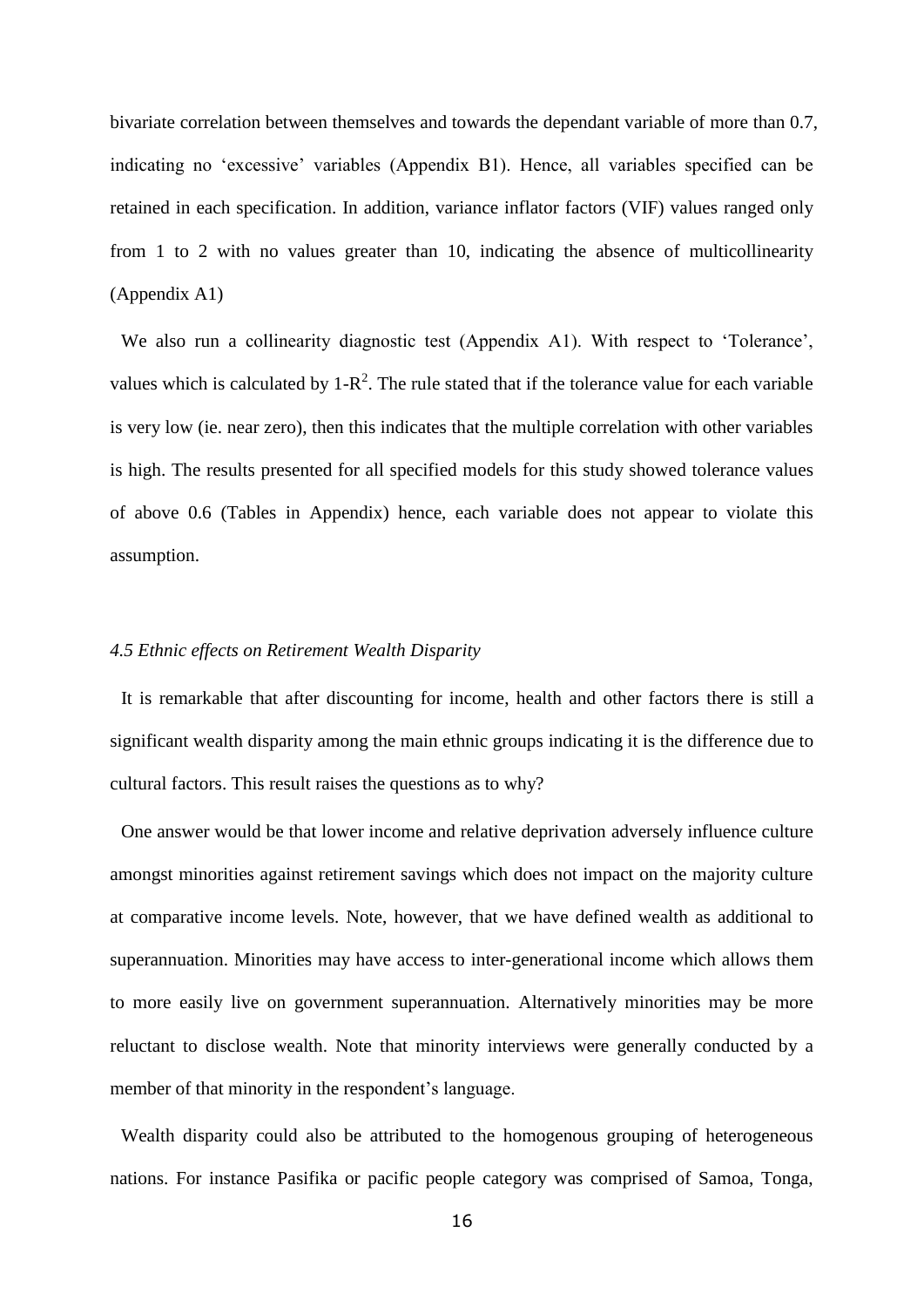Niue and a small number of Fijian. Although they do share some common way of living and life, treating them as homogenous is not ideal. Migrant status are also differs significantly within groups, with some groups far better established than others. Similar issues arise within the Asian grouping, as it is comprised of a heterogonous; Chinese, Indian, Korean, Sri Lankan etc. Some of the recent migrant groups still had their immediate families in their home country, and are sending money rather than saving for retirement.

### **5.0 Conclusion**

This study shows the factors which positively influence the level of wealth at retirement include: health, male gender, migrant status, education, marital status, income and positive aspect towards retirement. The results support the hypothesis that socio-economic variables affect the level of wealth at retirement. Out of all the above factors considered, income was established as the key determinant of retirement wealth. Interestingly ethnicity was shown to be a key independent determinant of the level of retirement wealth. Future surveys should specifically over-sample smaller ethnic groups, so more detailed analysis can be undertaken.

The study empathizes that empirical study on retirement wealth needs to take account of the saving behavior of different ethnic groups, as pure cultural factors play a crucial role in their decision to save and accumulate wealth for retirement. The results confirm that wealth disparity among ethnic groups is quite substantial even after adjusting for income. New Zealand, like a number of western countries is becoming more ethnically diverse, and this will be reflected within the future elderly. However governments have not yet started preparing for this.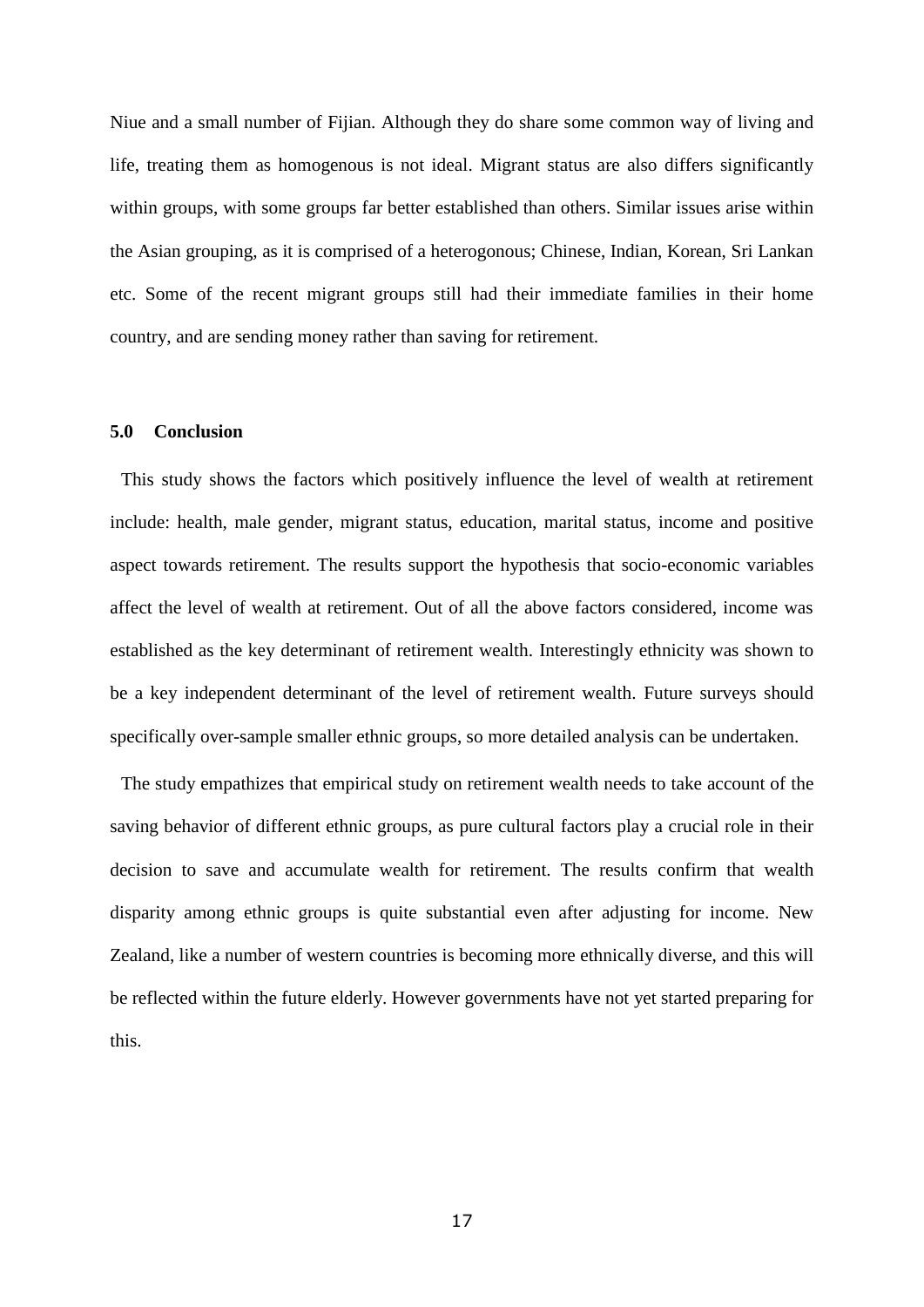#### **REFERENCES**

- Asher, & M. G (2002). Behavioural Economics and Retirement Well-Being in Asia. International Centre for Pension Research, Research Report, No.4, 1-20.
- Avery. R. B & Kennickell, A.E (1991). Household Saving in the US. Review of Income and Wealth, 37(4), 409 -30.
- Bernheim, B. D., Skinner, J., & Weinberg, S., (2001) What Accounts for the Variation in Retirement Wealth among U.S. Households?, American Economic Review, 91: 4, 832-857
- Booth, T., Grimmond, D., and Stroombergen, A. (2000). Determinants of saving behaviour. Office of the Retirement Commission, Research report. 1- 13.
- Christelis, D., Jappeli, T., Paccagnella, O., & Weber, G. (2009). Income, wealth and financial fragility in Europe. Journal of European Social Policy 19(4).
- Dwyer, D. S., and Mitchell, O. S. (1999). Health problems as determinants of retirement: Are self-rated measures endogenous? Journal of Health Economics, 18, 173 -193.
- Dwyer, D. S., and Silva, H. B. (2003). What to expect when you are testing rationality: testing rationality expectation using Micro Data. Working Papers 06, [University of Michigan,](http://www.mrrc.isr.umich.edu/publications/papers/)  [Michigan Retirement Research Center](http://www.mrrc.isr.umich.edu/publications/papers/) 1- 41.
- Enright, J & Scobie, G M. (2010). The Effects of Health and Wealth on the Labour Supply and Retirement Decisions of Older New Zealanders, Working Paper 10/02, New Zealand Treasury.
- Fergusson D., Hong B., Horwood J., Jensen J., and Travers P. (2001) Living standards of older New Zealanders: A technical account. Ministry of Social Policy, Wellington, NZ.
- Fernández, S., González, L. O., Búa, M. V., and Rodeiro, D. ( 2009). Determinants of the Europeans' Retirement Savings [working paper]. available at ssrn.com/abstract=1523183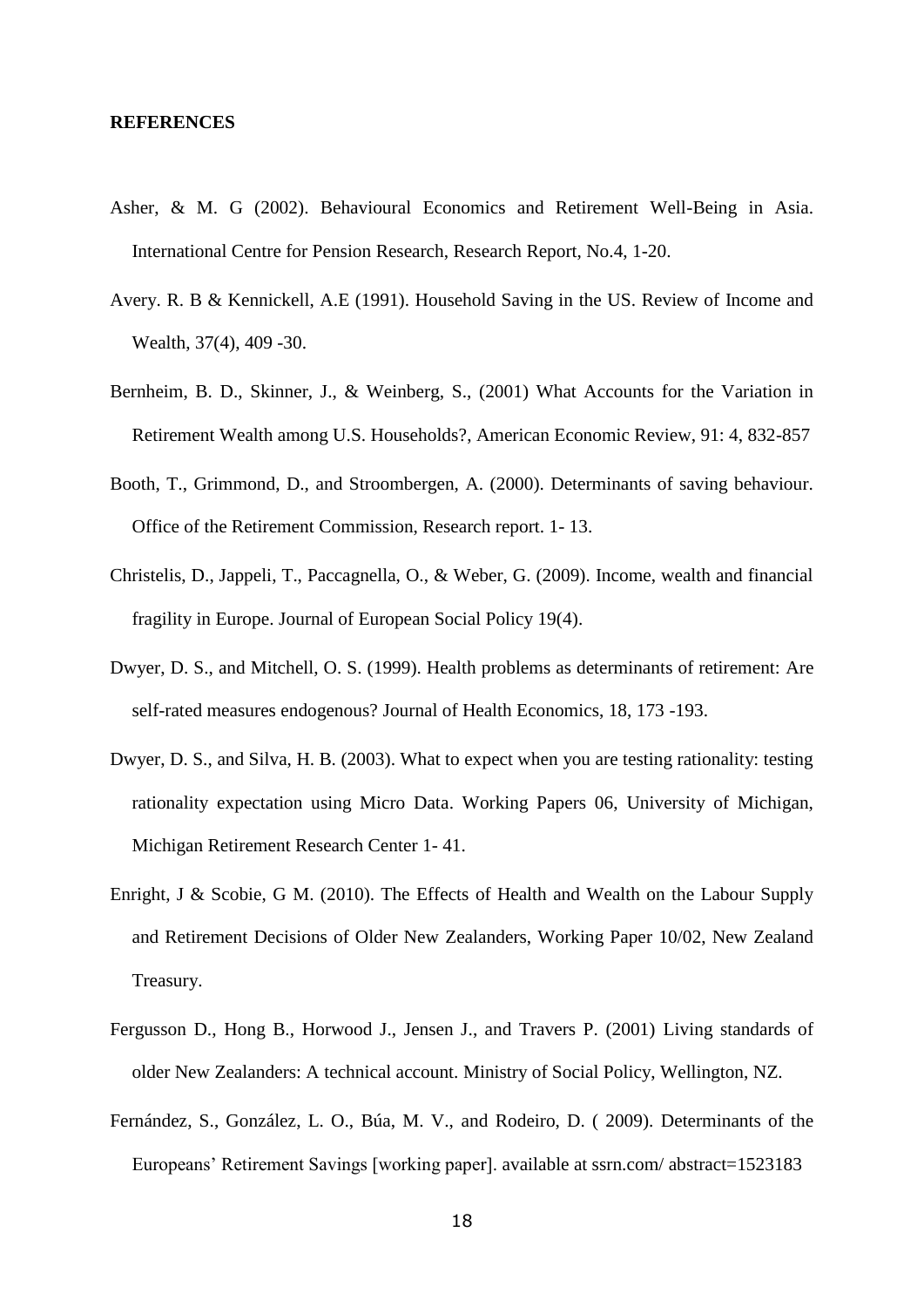- Gustman, A., and Steinmeier, T. L. (2004). Understanding Patterns of Social Security Benefit Receipt, Pensions Incomes, Retirement and Saving by Race, Ethnicity, Gender and Marital Status: A Structural Approach. Michigan Retirement Research Center working paper -082. 1-51.
- Hong, B., and Jensen, J., (2003). Assessing the Adequacy of Private Provision for Retirement: A Living Standards Perspective, Social Policy Journal of New Zealand, 1- 30.
- Honig, M. (1996). Retirement Expectations: Differences by Race, Ethnicity, and Gender. The Gerontologist, 36(3).
- Le, T., Scobie, G., and Gibson, J. (2007). The accumulation of retirement wealth: evidence for New Zealand. Paper prepared for the 15th Australian Colloquium of Superannuation Researchers, University of New South Wales.
- Le, T., Scobie G., and Gibson J. (2009) Are Kiwis saving enough for retirement? Evidence from SOFIE, New Zealand Economic Papers, 43:1, 3-19
- Lee, S., Park, M.-H., & Montalto, C. P. (2000). The Effect of Family Life Cycle and Financial Management Practices on Household Saving Patterns. Journal of Korean Home Economics Association English Edition, 1(1), 79- 93.
- Li, J, Montalto, C, Geistfeld, L (1996): Determinants of financial adequacy for retirement. Financial Counselling and Planning, (7):39-48.
- Lundberg, S. J., & Ward-Batts, J. (2000). Saving for Retirement: Household Bargaining and Household Net Worth, Econometric Society Paper.
- Lusardi, A., & Mitchell, O. S. (2005). Financial Literacy and Planning: Implications for Retirement Wellbeing. Working paper The Wharton School, Univ. of Pennsylvania.
- Mental Health Commission. (2001). Pacific Mental Health Services and Workforce: Moving on the Blueprint. Wellington: Mental Health Commission.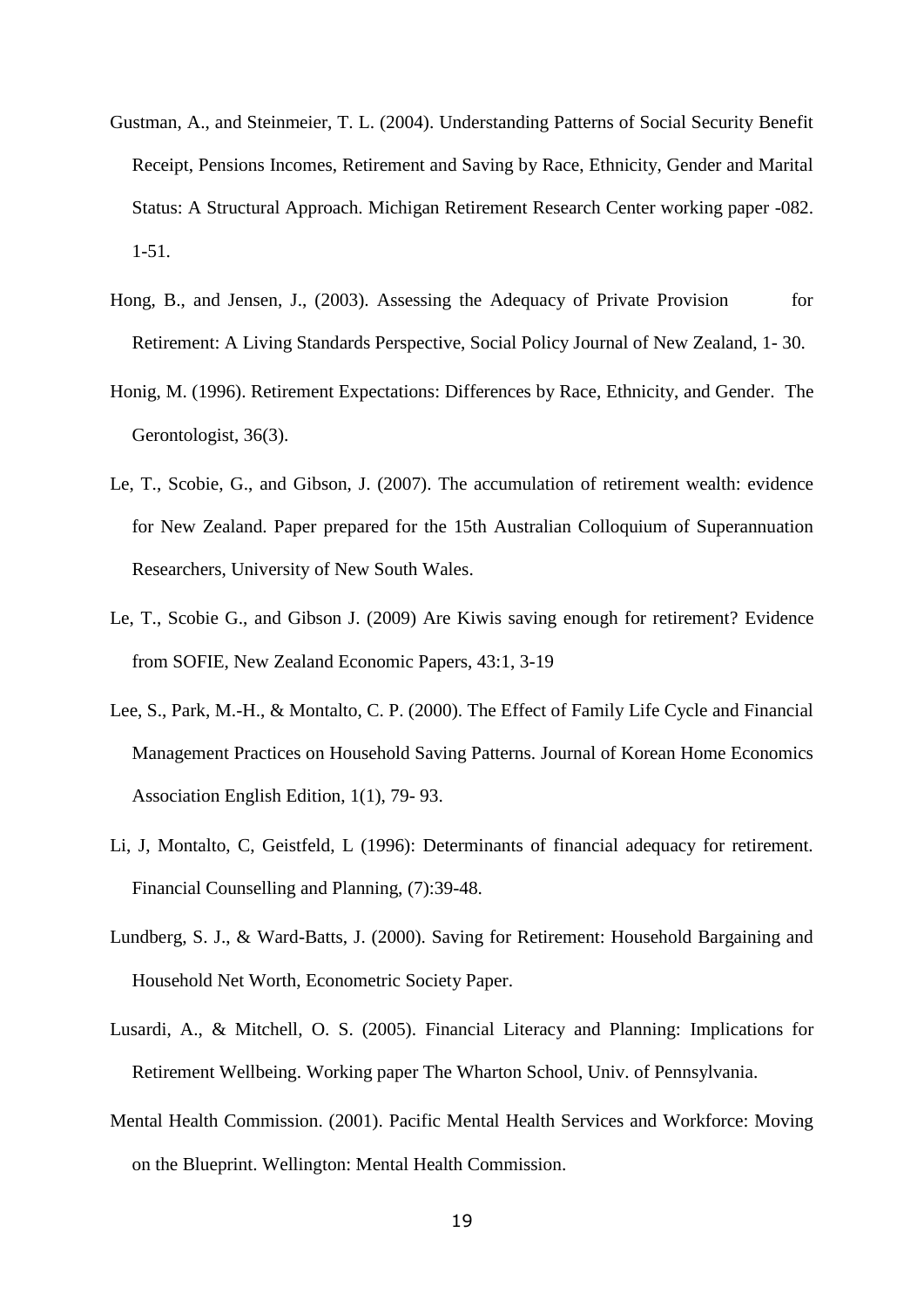- Ministry of Pacific Island Affairs, & Statistics New Zealand. (2002). Pacific Progress: A report on the economic status of Pacific People"s in New Zealand.
- Modigliani. F. & Brumberg R. E (1954). Utility analysis and the consumption function. In K. Kurihara (ed). Post-Keynesians function, New Brunswick: Rutgers University Press.
- Neelakantan Urvi, & Yunhee, C. (2010). Gender Differences in Wealth at Retirement. American Economic Review. 100 (2), 362–367.
- Purdue, D., & Orr, A. (2001). Saving and investment in New Zealand, and the Super Fund. NZ Treasury Occasional paper. 1- 23.
- Richardson, V, and Kilty, K (1989): Retirement financial planning among black professionals. The Gerontologist, 29(1):32-37
- Schmidt, L., and Sevak, P. (2006). Gender, Marriage, and Asset Accumulation in the United States. Feminist Economics, 12(1-2), 139 – 166.
- Seong-Lim, L, Myung-Hee, P, Montalto, P. (2000): The Effect of Family Life Cycle and Financial Management Practices on Household Saving Patterns. International Journal of Human Ecology, 1(1):79-93.
- Short, K. S. (1984). The life cycle theory, uncertainty, and the saving behavior of the Elderly. Unpublished doctoral dissertation, The University of Michigan.
- Statistics New Zealand (2002) The Net worth of New Zealanders: Data from the 2001 Household Savings Survey. Statistics New Zealand, Wellington, NZ.
- Stephens, C., Alpass, F., Baars, M., Towers, A., & Stevenson, B. (2010). SF-36 norms for New Zealanders aged 55-69 years. New Zealand Medical Journal.
- Waldergrave C. and Cameron M. 2009, Chapter 6, Work, Retirement and Wellbeing among Older New Zealanders, Office of Retirement Commission.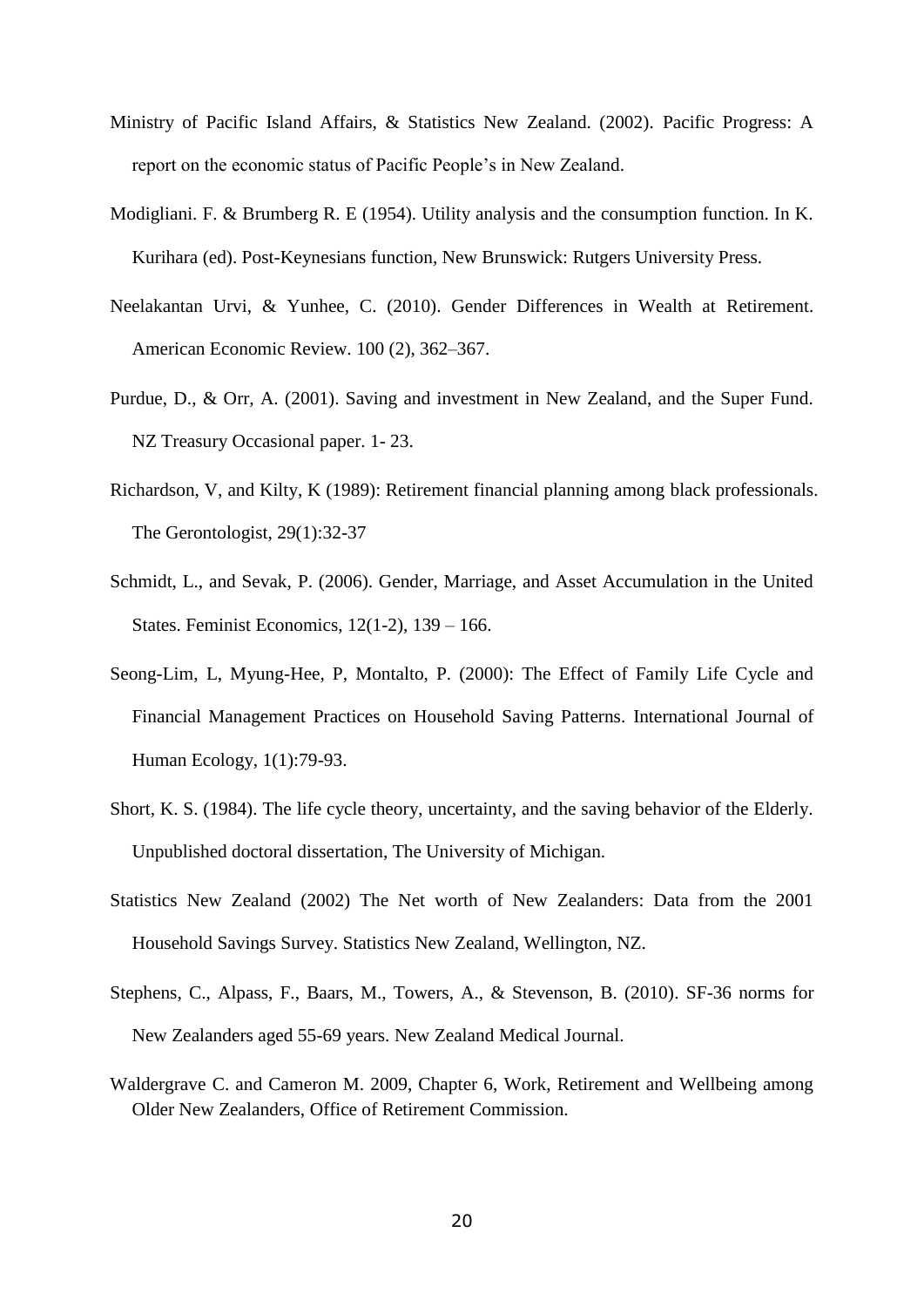## **Tables**

| Category                                                               | <b>General Electoral</b><br>Roll | of which those<br>identifying as being of<br>Maori descent                         |
|------------------------------------------------------------------------|----------------------------------|------------------------------------------------------------------------------------|
| Total number of 55-70 year                                             | 609,000                          | 47,436                                                                             |
| olds                                                                   |                                  |                                                                                    |
| Sample drawn                                                           | 5,264                            | 7,781                                                                              |
| Number excluded $^1$                                                   | 210                              | 341                                                                                |
| Final sample                                                           | 5,054                            | 7,440                                                                              |
| Response rate                                                          | 62%                              | 48%                                                                                |
| Number of respondents                                                  | 3,133                            | 3,529                                                                              |
| Total sample numbers available                                         |                                  | <b>6,662</b> (corresponding to an overall response rate of                         |
| for analysis                                                           | 53.3%)                           |                                                                                    |
|                                                                        |                                  | Note: 1. Excluded from the study as they were never able to participate (e.g. they |
| were unable to be contacted, deceased, or had been institutionalised). |                                  |                                                                                    |

## **Table 1: Overview of the Sample data**

Source: Scobie & Enright (2009)

## **Table 2: Wealth by age groups.**

| <b>Age Range</b> |             | <b>Recorded Wealth (\$'000)</b> |                  |
|------------------|-------------|---------------------------------|------------------|
|                  | <b>Mean</b> | <b>Media</b><br>n               | IQR <sup>1</sup> |
| 55-59            | 684         | 353                             | 747              |
| 60-64            | 620         | 300                             | 647              |
| 65-70            | 417         | 215                             | 473              |
| <b>Total</b>     | 595         | 300                             | 630              |

Source: Enright & Scobie (2009), 3966 observation

## **Table 3: Age bands by Gender**

|                    | Mal<br>e | <b>Female</b> | $\bf No$ -<br>response | <b>Total</b> |
|--------------------|----------|---------------|------------------------|--------------|
| $55-591 Years$     | 1284     | 1501          | 12                     | 2797         |
| <b>60-64 Years</b> | 852      | 1046          |                        | 1905         |
| $65-70^2$ Years    | 797      | 926           | 10                     | 1733         |
| No response        | 41       | 71            | 115                    | 227          |
| <b>Total</b>       | 2974     | 3544          | 144                    | 6662         |

1. Include those observations aged less than 55 years of age

2. Includes observation aged more than 70 years of age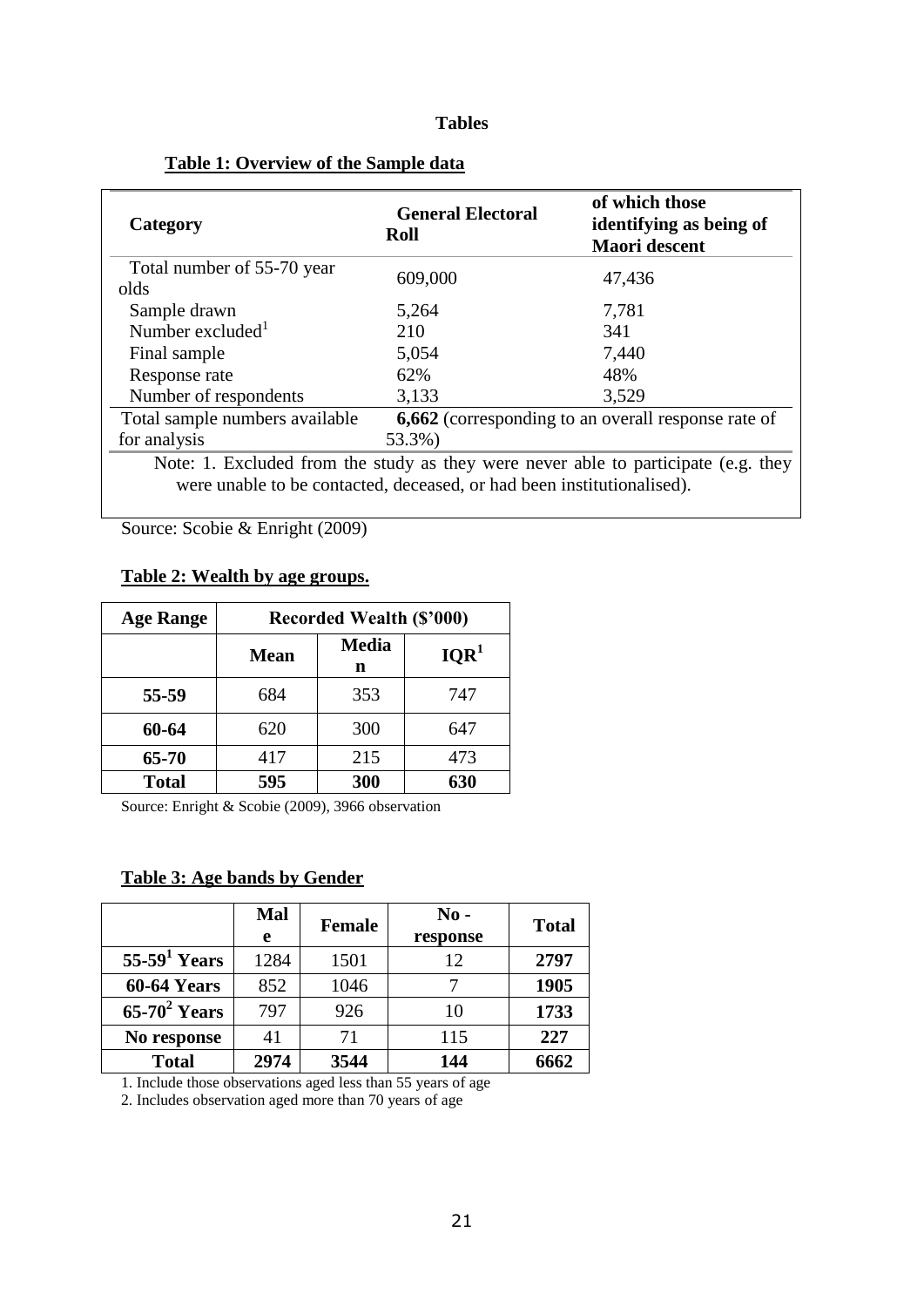

## **Graph 1: "Ethnicity" by Gender**

## **Table 4: Ethnic weights**

| <b>Ethnicity</b> | 2006 general population |                                     | <b>2006 HWR</b> |                                        | Sample ethnic                        |
|------------------|-------------------------|-------------------------------------|-----------------|----------------------------------------|--------------------------------------|
|                  | <b>55-70 Years</b>      |                                     |                 | sample                                 | weights                              |
|                  | Count                   | <b>Proportion of</b><br>total count | Count           | <b>Proportion</b><br>of total<br>count | pop proportion/<br>sample proportion |
| <b>NZ Euro</b>   | 424, 713                | 0.697                               | 3085            | 0.474                                  | 1.468                                |
| Maori            | 47, 436                 | 0.078                               | 3032            | 0.466                                  | 0.167                                |
| Pasifika         | 19,383                  | 0.032                               | 106             | 0.016                                  | 1.950                                |
| Asian            | 31, 257                 | 0.051                               | 117             | 0.018                                  | 2.849                                |
| <b>Other</b>     | 86,931                  | 0.143                               | 162             | 0.025                                  | 5.722                                |
| <b>Total</b>     | 609,720                 | 1.000                               | 6502            | 1.000                                  |                                      |

Note: 151 individuals did not identify with any ethnic group. These individuals are assigned a weighting of 1 to ensure their inclusion in future analyses.

## **Table 5: Urban/ Rural breakdown.**

| <b>Region</b>  | <b>Frequency</b> | <b>Percentages</b> |
|----------------|------------------|--------------------|
| Urban          | 3305             | 52.30%             |
| Urban<br>other | 1677             | 26.50%             |
| Rural          | 1333             | 21.10%             |
| <b>Total</b>   | 6315             | 100.00%            |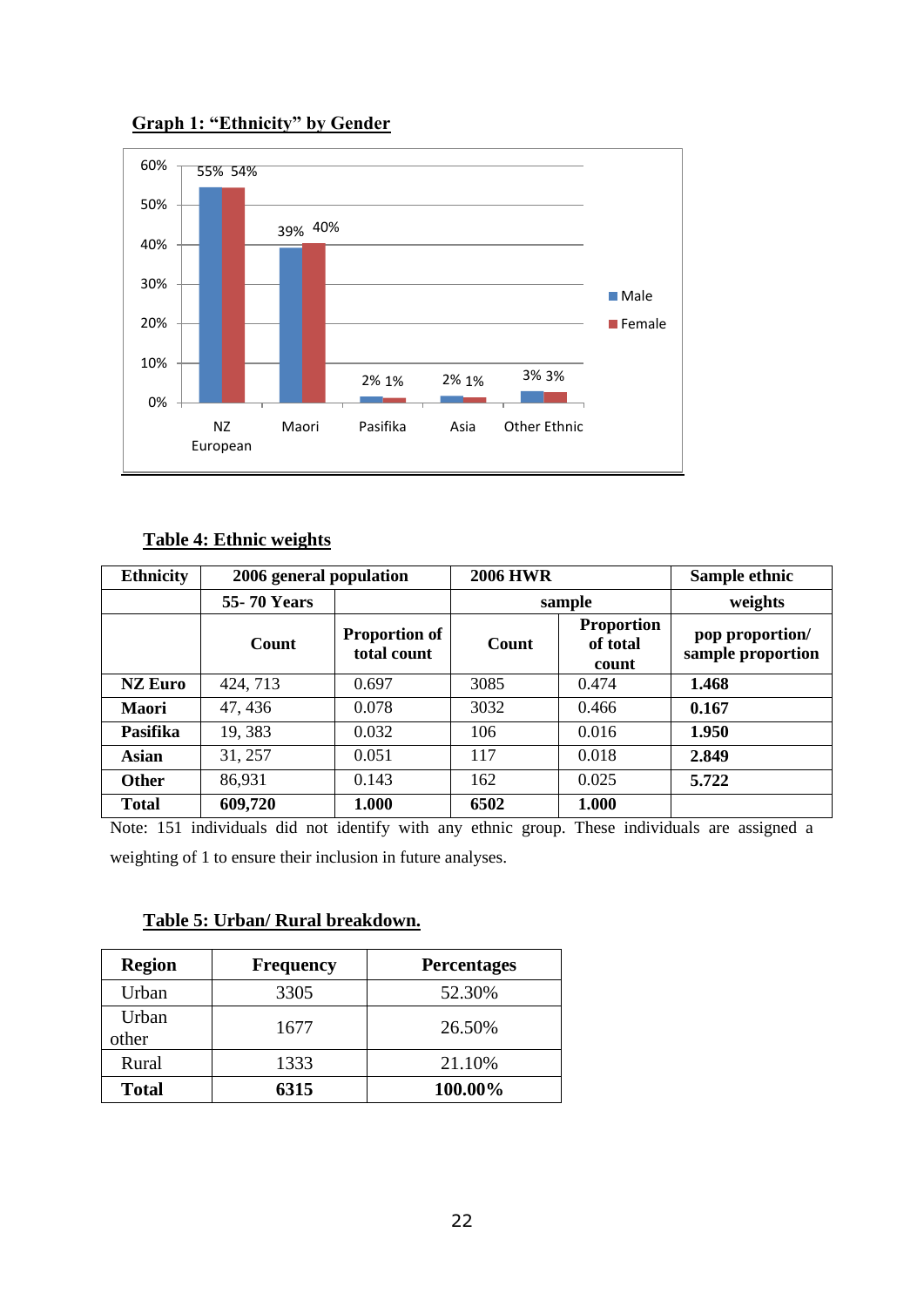| <b>Variable</b>           | <b>Definitions</b>                      | <b>Expected Sign</b> | <b>Short description</b>                                                                              |
|---------------------------|-----------------------------------------|----------------------|-------------------------------------------------------------------------------------------------------|
| Health                    | Mental and<br>Physical average<br>score | Positive             | Good health, work consistently,<br>save more, greater wealth                                          |
| Gender                    | <b>Composite of Male</b><br>and Female. | Negative             | Since more female to male;<br>female usually associate with<br>lower wealth                           |
| Age                       | Age                                     | Positive             | As implied by Life Saving<br>Model                                                                    |
| Ethnicity                 | Composite of all<br>ethnic groups       | Negative             | Weighted towards Non-NZ<br>European so expected be<br>associated with lower wealth                    |
| Migrant status            | Age in NZ                               | Positive             | The more established, more<br>advanced educational, higher<br>paid job, greater wealth                |
| Region                    | Rural, urban &<br>other urban           | Negative             | More than 50% of the residents<br>reside in urban areas where the<br>standard cost of living is high. |
| Education                 | Level of education<br>attainment        | Positive             | Earn a good job, greater wealth                                                                       |
| <b>Marital Status</b>     | Couple vs. single                       | Positive             | Married couples are more<br>inclined to become financially<br>stable, and save more.                  |
| Dependant                 | Number of<br>financial dependent        | Negative             | Cost of living (expenses) high<br>therefore lower propensity to<br>save                               |
| Attitude to<br>retirement | Positive aspect and<br>negative aspect  | Positive/Negative    | Positive aspect imply tendency<br>to save for retirement, otherwise<br>no incentive to save.          |
| Income                    | Log of income<br>level                  | Positive             | Higher level of income, higher<br>disposable income, greater<br>ability to save                       |

**Table 6 - Expected impact of variables on retirement wealth**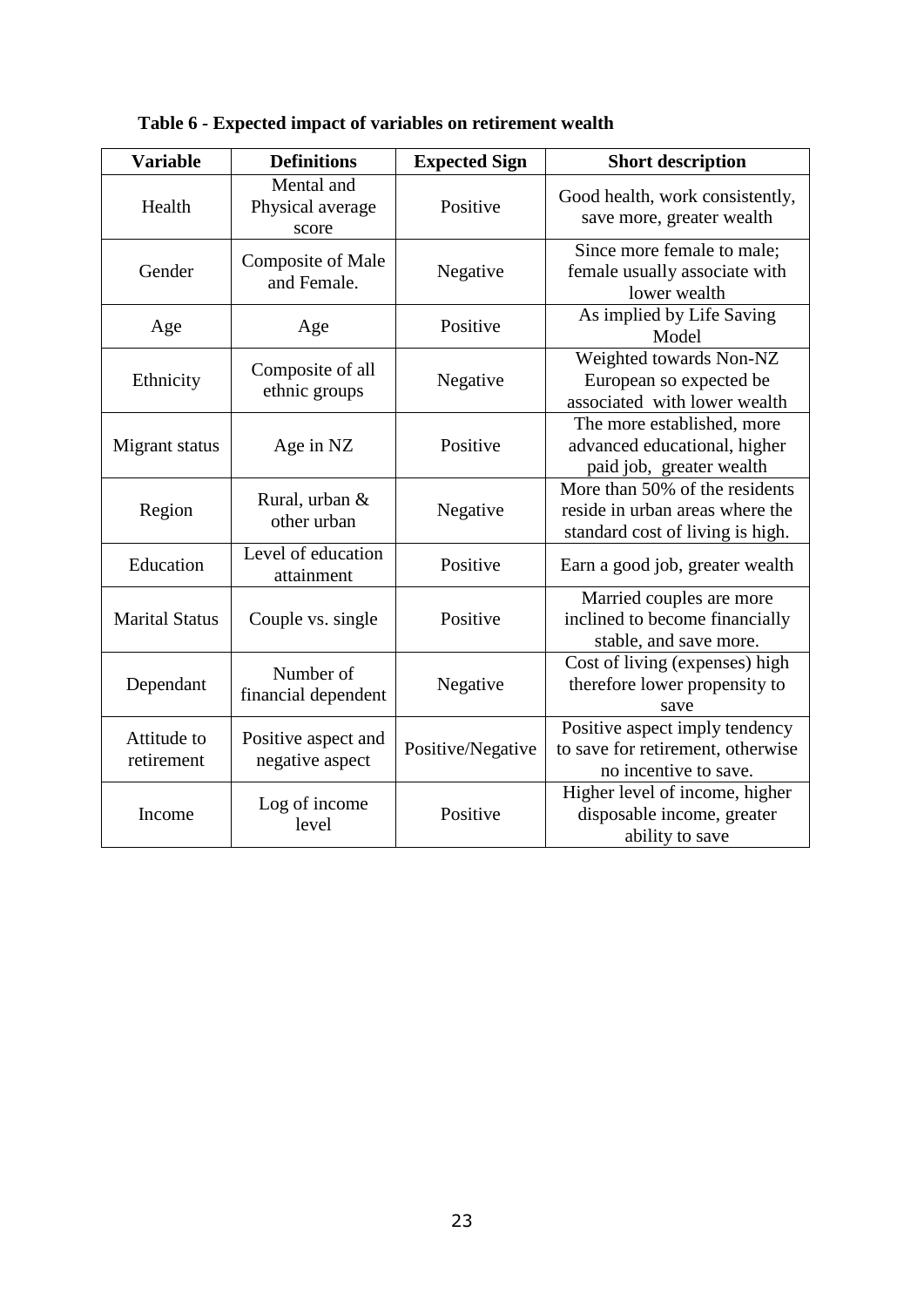|                         | <b>Model 1</b> | Model 1:2     | Model 1:3     | Model 1:4            | <b>Model 1:5</b> |
|-------------------------|----------------|---------------|---------------|----------------------|------------------|
|                         |                |               |               |                      |                  |
| Age                     | $-0.048++$     | $-0.043++$    | $-0.038++$    | $-0.049++$           | $-.002ns$        |
|                         | $(-3.435)$     | $(-3.342)$    | $(-2.912)$    | $(-3.525)$           | $(-.129)$        |
| <b>Gender</b>           | $-0.067++$     | $-0.074++$    | $-0.066++$    | $-0.073++$           | $-.066++$        |
|                         | $(-4.855)$     | $(-5.72)$     | $(-4.855)$    | $(-5.269)$           | $(-4.060)$       |
| <b>Health</b>           | $0.051++$      | $0.064++$     | $0.067++$     | $0.059++$            | $.048++$         |
|                         | (3.778)        | (4.928)       | (5.126)       | (4.394)              | (3.056)          |
| <b>Ethnicity</b>        | $-0.045++$     | $-0.066++$    | $-0.066++$    | $-0.051++$           | $-.066++$        |
|                         | $(-2.912)$     | $(-5.18)$     | $(-5.107)$    | $(-3.272)$           | $(-4.308)$       |
| <b>Migrant</b>          | $0.044++$      |               |               | $0.04++$             |                  |
| <b>Status</b>           |                |               |               |                      |                  |
|                         | (2.699)        |               |               | (2.456)              |                  |
| <b>Region</b>           | $0.062++$      |               | $0.064++$     |                      |                  |
|                         | (4.76)         |               | (4.994)       |                      |                  |
| <b>Education</b>        | $0.041++$      |               |               | $0.036++$            | $.047++$         |
|                         | (3.034)        |               |               | (2.681)              | (3.054)          |
| <b>Marital Status</b>   | $0.067++$      | $0.076++$     | $0.068++$     |                      | $.078++$         |
|                         | (5.057)        | (5.847)       | (5.21)        |                      | (5.087)          |
| <b>Dependent</b>        | $0.035++$      |               | $0.034++$     | $0.043++$            | $.027+$          |
|                         | (2.543)        |               | (2.483)       | (3.142)              | (1.71)           |
| <b>Positive</b>         | $0.029++$      |               |               | $0.035++$            | $.036++$         |
| attitude                |                |               |               |                      |                  |
|                         | (2.24)         |               |               | 2.679                | (2.345)          |
|                         | $-0.055++$     |               |               |                      | $-.062+++$       |
| <b>Negative</b>         |                |               |               | $0.061++$            |                  |
| attitude                | $(-4.164)$     |               |               | $^{+}$<br>$(-4.588)$ | $(-4.029)$       |
|                         | $0.112++$      | $0.115++$     | $0.118++$     | $0.112++$            | $.118++$         |
| Income (log)            | (8.312)        |               | (8.905)       | $-8.279$             | (7.587)          |
|                         |                | (8.681)       |               |                      |                  |
| <b>Constants</b>        | ns             | ns<br>(1.113) | ns<br>(0.163) | $\boldsymbol{+}$     | ns               |
|                         | (0.085)        |               |               | (1.699)              | $(-.566)$        |
| ${\bf R}^2$             | .058           | .046          | .052          | .049                 | .049             |
| Adjusted $\mathbf{R}^2$ | .058           | .046          | .050          | .047                 | .047             |

**Table 7: Determinants of wealth at retirement.**

 $+++$  = Significance at 1% level,  $++$  = Significance at 5 % level,  $+=$  Significance at 10 % level

Note: Explanatory variables includes Health (average of physical and mental scores), AGE (in years) Gender (1= Male), Ethnicity (Maori, Pasifika, Asian relative to NZ European), Migrant status (years in Z), Region (1= urban, 2= 'other urban 3'= rural), Education (1=Tertiary, 2=Secondary 3= no qualification), Marital status (dummy variable couple=1 single =0), Dependency (number of financial dependent), Positive aspect of retirement and negative aspect of retirement, Income (level of reported disposable income)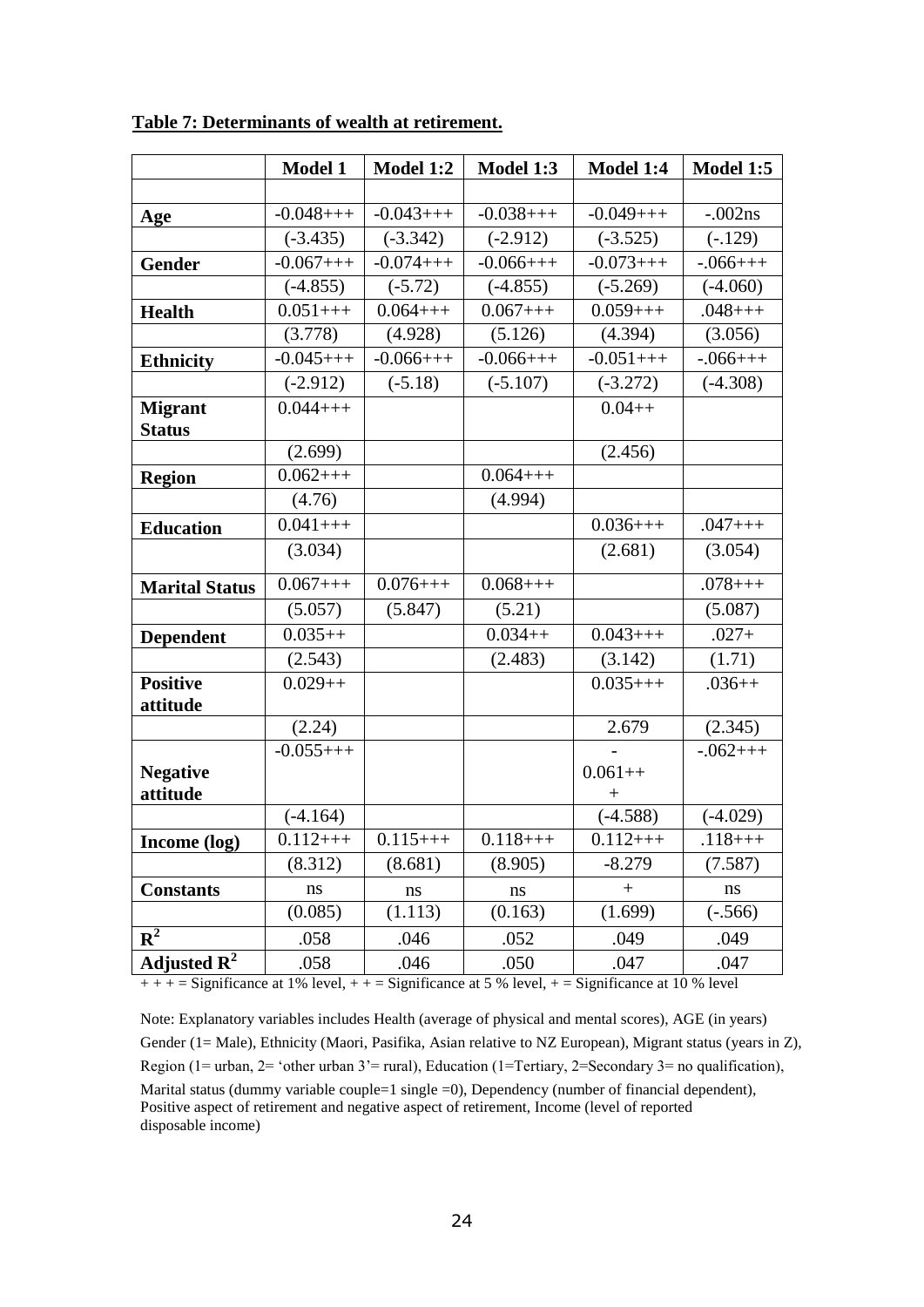| Dependent Variable: Total Wealth (\$000)     |             |               | $R^2 = 0.063$ |
|----------------------------------------------|-------------|---------------|---------------|
|                                              |             | Standardized. | Standard      |
| <b>Explanatory Variable</b>                  | Coefficient | Coefficient   | Error         |
| Age (years)                                  | $-11.756$   | $046++$       |               |
| Health (average of physical and mental)      | 7.248       | $.044++$      | 2.286         |
| Male (base= female)                          | 156.756     | $.067++$      | 2.263         |
| <b>Ethnicity</b> (base $=$ New Zealand       |             |               |               |
| European)                                    |             |               |               |
| Maori                                        | $-160.529$  | $-.037+++$    | 3.567         |
| Pasifika                                     | $-121.676$  | $-.018ns$     | 58.111        |
| Asian                                        | $-144.441$  | $-.027+$      | 90.107        |
| Other                                        | $-138.196$  | $-.041++$     | 77.457        |
| <b>Migrant Status</b> (years in New Zealand) | 3.438       | $.046++$      | 51.272        |
| <b>Region</b> (base= rural)                  |             |               |               |
| Urbanmain                                    | $-185.635$  | $-.079+++$    | 1.268         |
| Urbanother                                   | $-231.021$  | $-.087++$     | 39.030        |
| <b>Education</b> (base $=$ no qualification) |             |               |               |
| Edusecond                                    | 103.853     | $.038++$      | 44.283        |
| Edutertiary                                  | 104.383     | $.044++$      | 41.761        |
| Marital Status (base= single)                |             |               | 37.276        |
| Couple/Partner                               | 176.346     | $.065++$      | 36.302        |
| <b>Dependents</b> (number)                   | 43.321      | $.040++$      | 15.228        |
| <b>Attitudes to retirement</b>               |             |               |               |
| Positive attitude of retirement)             | 71.503      | $.029++$      | 32.121        |
| Negative attitude retirement)                | $-136.705$  | $-0.053++$    | 33.818        |
| <b>Income</b> (log)                          | 65.701      | $.108++$      | 8.284         |
| <b>Intercept</b>                             | 219.294     | $+++$         | 254.826       |

## Table 8: Model 2 – Ethnic Differences (Dummy variable model)

Note:  $++$  = significance at 1 level,  $++$  significance at 5%,  $+$  = significance at 10% level. Explanatory variables includes Health (average of physical and mental scores), AGE (in years) Gender (1= Male), Ethnicity (Maori, Pasifika, Asian relative to NZ European), Migrant status (years in Z), Region (1= urban, 2= 'other urban 3'= rural), Education (1=Tertiary, 2=Secondary 3= no qualification), Marital status (dummy variable couple=1 single =0), Dependency (number of financial dependent), Positive and negative attitude of retirement, Income (level of reported income).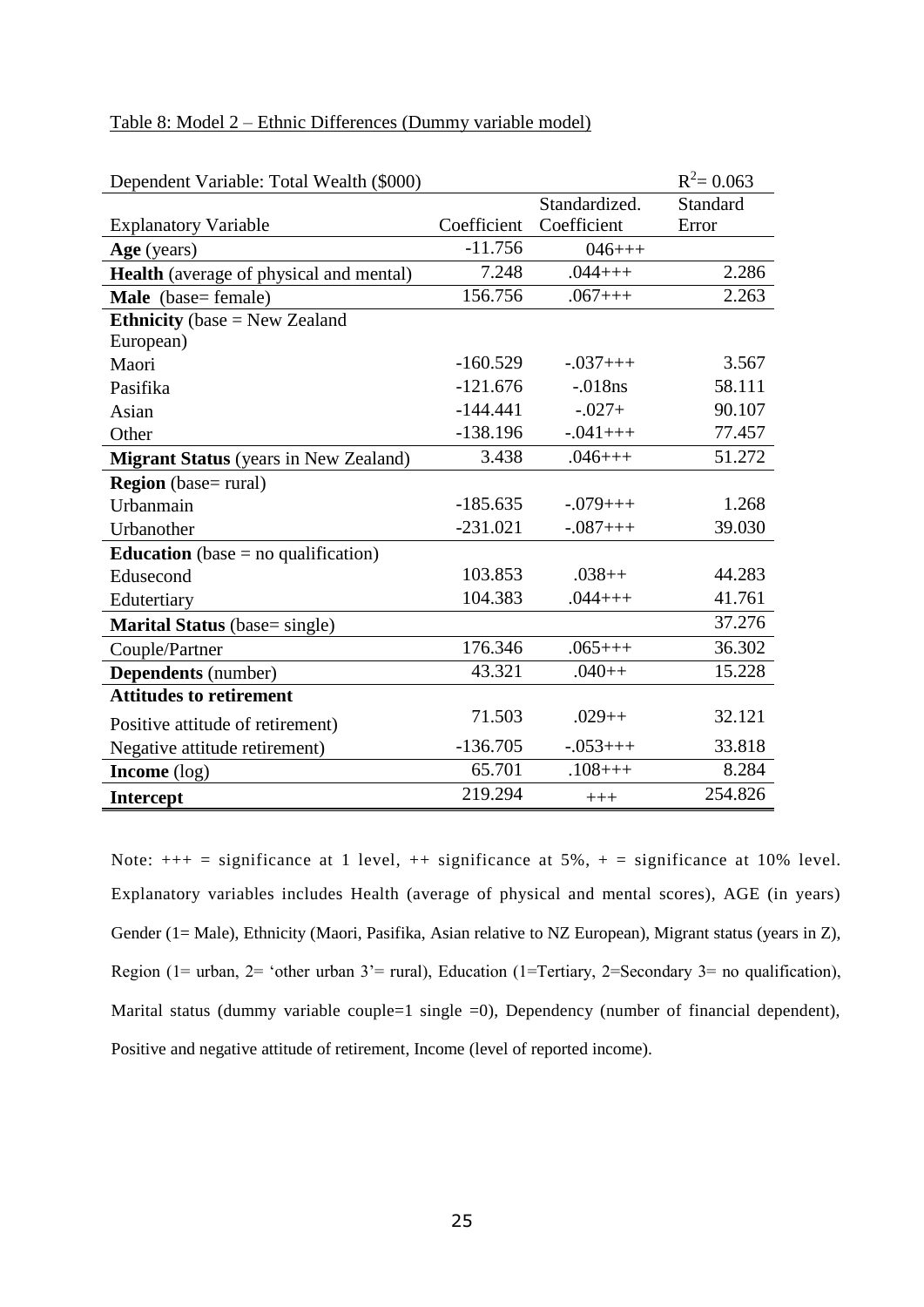|                               | NZ Euro               | Maori      | Pasifika   | Asian      | Other      |
|-------------------------------|-----------------------|------------|------------|------------|------------|
|                               |                       |            |            |            |            |
| Age                           | $-.049++$             | $-0.054++$ | $-.052+++$ | $-.052+++$ | $-.050++$  |
|                               | $\overline{(-3.533)}$ | $(-3.914)$ | $(-3.755)$ | $(-3.717)$ | $(-3.560)$ |
| Gender                        | $-.067++$             | $-.068++$  | $-.068++$  | $-.068++$  | $-.068++$  |
|                               | $(-4.843)$            | $(-4.902)$ | $(-4.903)$ | $(-4.884)$ | $(-4.882)$ |
| Health                        | $.048++$              | $.048++$   | $.049++$   | $.049++$   | $.052++$   |
|                               | (3.586)               | (3.532)    | (3.661)    | (3.664)    | (3.861)    |
| Specified ethnic<br>group     | $.055++$              | $-.034+++$ | $-.007ns$  | $-.013ns$  | $-.029++$  |
| Unstandardized<br>coefficient | 139,793               | $-148.757$ | $-48.448$  | $-69.055$  | $-97.146$  |
|                               | (3.771)               | $(-2.572)$ | $(-.548)$  | $(-.936)$  | $(-2.000)$ |
| Migrant status                | $.045++$              | $.075++$   | $.069++$   | $.066++$   | $.056++$   |
|                               | (2.909)               | (5.375)    | (4.976)    | (4.558)    | (3.659)    |
| Region                        | $.062++$              | $.064++$   | $.062++$   | $.061++$   | $.063++$   |
|                               | (4.794)               | (4.907)    | (4.777)    | (4.731)    | (4.839)    |
| Education                     | $.039++$              | $.039++$   | $.040++$   | $.040++$   | $.042++$   |
|                               | (2.889)               | (2.869)    | (2.947)    | (2.982)    | (3.084)    |
| Marital status                | $.065++$              | $.068++$   | $.069++$   | $.070++$   | $.069++$   |
|                               | (4.905)               | (5.071)    | (5.171)    | (5.250)    | (5.156)    |
| Dependents                    | $.038++$              | $.034++$   | $.033++$   | $.033++$   | $.032++$   |
|                               | (2.766)               | (2.484)    | (2.399)    | (2.376)    | (2.354)    |
| Positive Attitude             | $.029++$              | $.031++$   | $.032++$   | $.031++$   | $.030++$   |
|                               | (2.249)               | (2.395)    | (2.423)    | (2.388)    | (2.299)    |
| Negative<br>Attitude          | $-.054++$             | $-.054++$  | $-.055+++$ | $-.056++$  | $-.055+++$ |
|                               | $(-4.071)$            | $(-4.057)$ | $(-4.165)$ | $(-4.215)$ | $(-4.186)$ |
| Income (log)                  | $.110++$              | $.113++$   | $.114++$   | $.115++$   | $.114++$   |
|                               | (8.148)               | (8.376)    | (8.443)    | (8.498)    | (8.476)    |
| Constant                      | ns                    | ns         | ns         | ns         | ns         |
|                               | $\overline{(-.321)}$  | $(-.097)$  | $(-.268)$  | $(-.259)$  | $(-.275)$  |
| $R^2$                         | .059                  | .057       | .056       | .056       | .057       |
| Adjusted $R^2$                | .057                  | .055       | .054       | .054       | .055       |

## **Table 9: Model 3 – Ethnic Differences - OLS regression by ethnicity**

Note:  $++$  = significance at 1 level,  $++$  significance at 5%,  $+$  = significance at 10% level.

Explanatory variables includes Health (average of physical and mental scores), AGE (in years) Gender (1= Male), Ethnicity (Maori, Pasifika, Asian relative to NZ European), Migrant status (years in Z), Region (1= urban, 2= 'other urban 3'= rural), Education (1=Tertiary, 2=Secondary 3= no qualification), Marital status (dummy variable couple=1 single =0), Dependency (number of financial dependent), Positive and negative aspect of retirement, Income (level of reported income).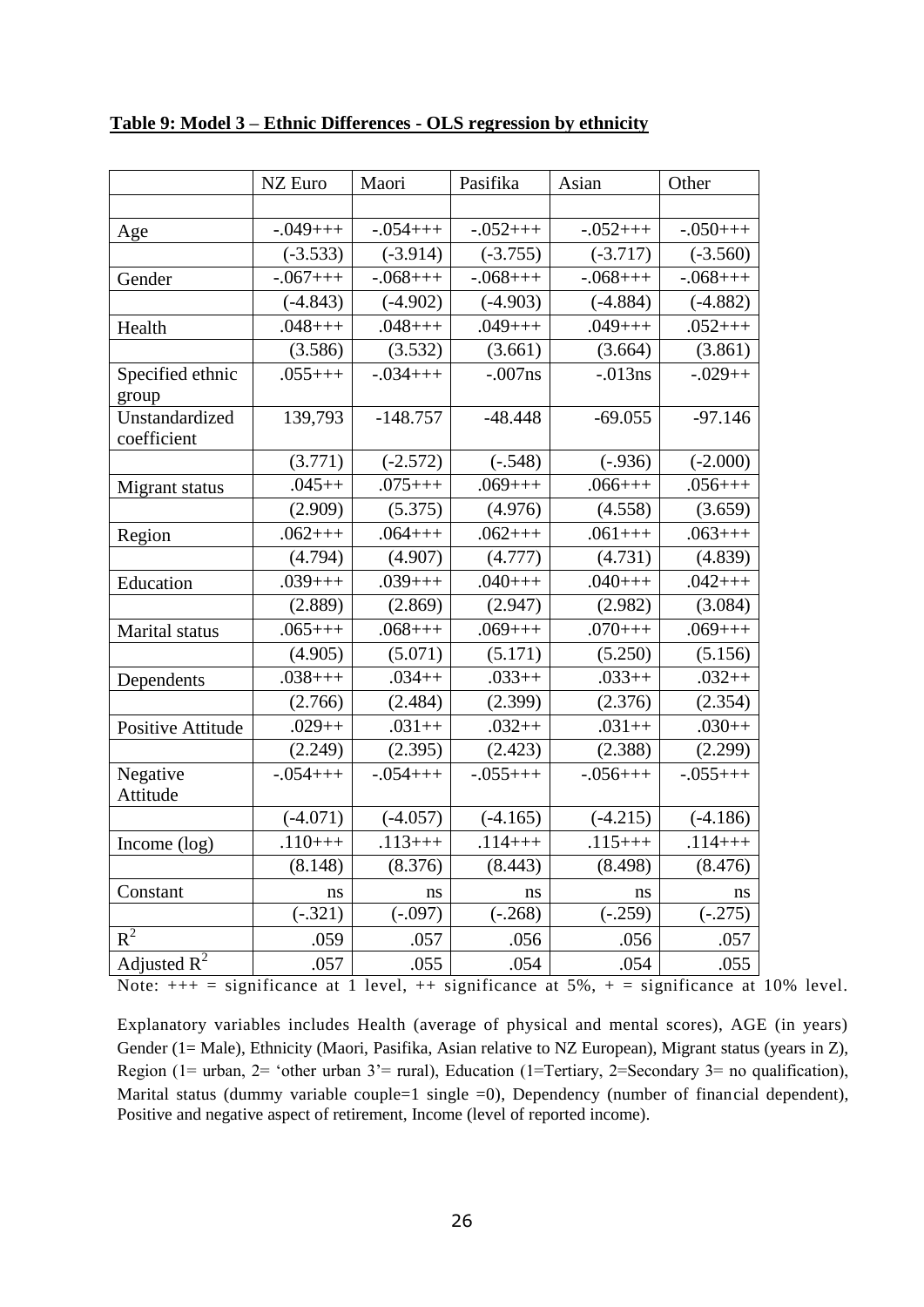## **Appendix A1: Tolerance and VIF Values**

## **Model 1:1 Determinants of retirement wealth**

|              |                   | Collinearity<br><b>Statistics</b> |       |
|--------------|-------------------|-----------------------------------|-------|
| Model        |                   | Tolerance                         | VIF   |
| $\mathbf{1}$ | (Constant)        |                                   |       |
|              | age               | 0.850                             | 1.176 |
|              | gender            | 0.858                             | 1.165 |
|              | health avg        | 0.911                             | 1.097 |
|              | ethnic            | 0.682                             | 1.466 |
|              | years in nz       | 0.614                             | 1.629 |
|              | region            | 0.987                             | 1.013 |
|              | education         | 0.901                             | 1.11  |
|              | married           | 0.931                             | 1.074 |
|              | dependents        | 0.875                             | 1.143 |
|              | Positive attitude | 0.959                             | 1.043 |
|              | Negative attitude | 0.947                             | 1.055 |
|              | Income log        | 0.904                             | 1.106 |

a. Dependent Variable: total wealth

## **Model 1:2: Common Characteristics**

|       |   |            | Collinearity<br><b>Statistics</b> |       |
|-------|---|------------|-----------------------------------|-------|
| Model |   |            | Tolerance                         | VIF   |
|       | 1 | (Constant) |                                   |       |
|       |   | age        | 0.955                             | 1.047 |
|       |   | gender     | 0.962                             | 1.040 |
|       |   | health     | 0.961                             | 1.041 |
|       |   | ethnic     | 0.990                             | 1.010 |
|       |   | married    | 0.962                             | 1.040 |
|       |   | incomelog  | 0.919                             | 1.088 |

a. Dependent Variable: total wealth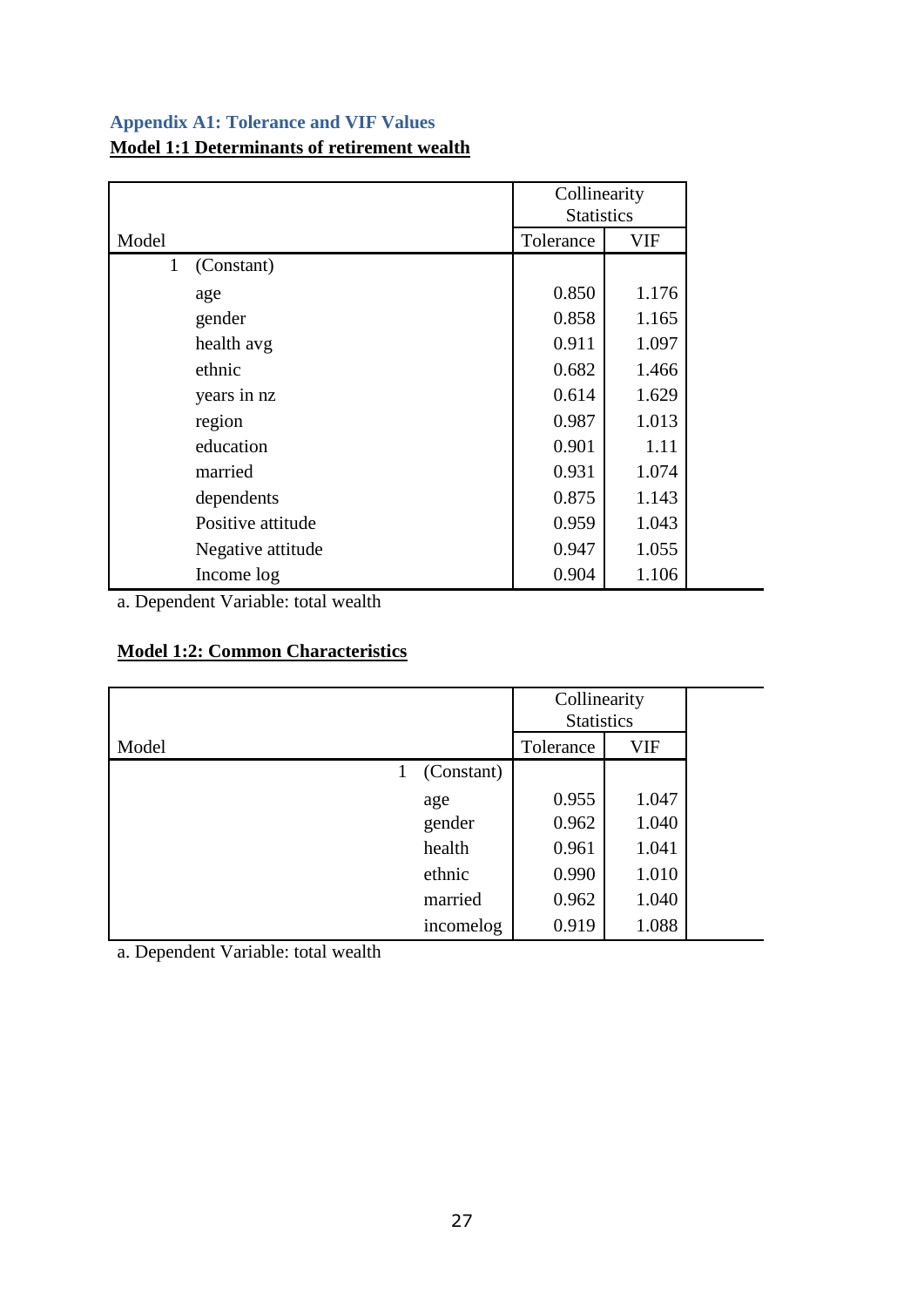## **Model 1:3: Living Standards**

|                 | <b>Collinearity Statistics</b> |            |
|-----------------|--------------------------------|------------|
| Model           | Tolerance                      | <b>VIF</b> |
| (Constant)<br>1 |                                |            |
| age             | 0.938                          | 1.066      |
| gender          | 0.887                          | 1.128      |
| health          | 0.958                          | 1.044      |
| ethnic          | 0.980                          | 1.02       |
| region          | 0.991                          | 1.009      |
| married         | 0.947                          | 1.056      |
| dependents      | 0.878                          | 1.139      |
| income log      | 0.916                          | 1.092      |

a. Dependent Variable: total wealth

## **Model 1:4 Cultural factors**

|                            | <b>Collinearity Statistics</b> |            |
|----------------------------|--------------------------------|------------|
| Model                      | Tolerance                      | <b>VIF</b> |
| (Constant)<br>$\mathbf{1}$ |                                |            |
| age                        | 0.851                          | 1.175      |
| gender                     | 0.865                          | 1.156      |
| health                     | 0.928                          | 1.078      |
| ethnic                     | 0.685                          | 1.461      |
| yearsinnz                  | 0.62                           | 1.614      |
| education                  | 0.903                          | 1.107      |
| dependents0                | 0.886                          | 1.129      |
| Positive<br>attitude       | 0.965                          | 1.037      |
| Negative<br>attitude       | 0.951                          | 1.051      |
| incomelog                  | 0.908                          | 1.101      |

a. Dependent Variable: totalwealth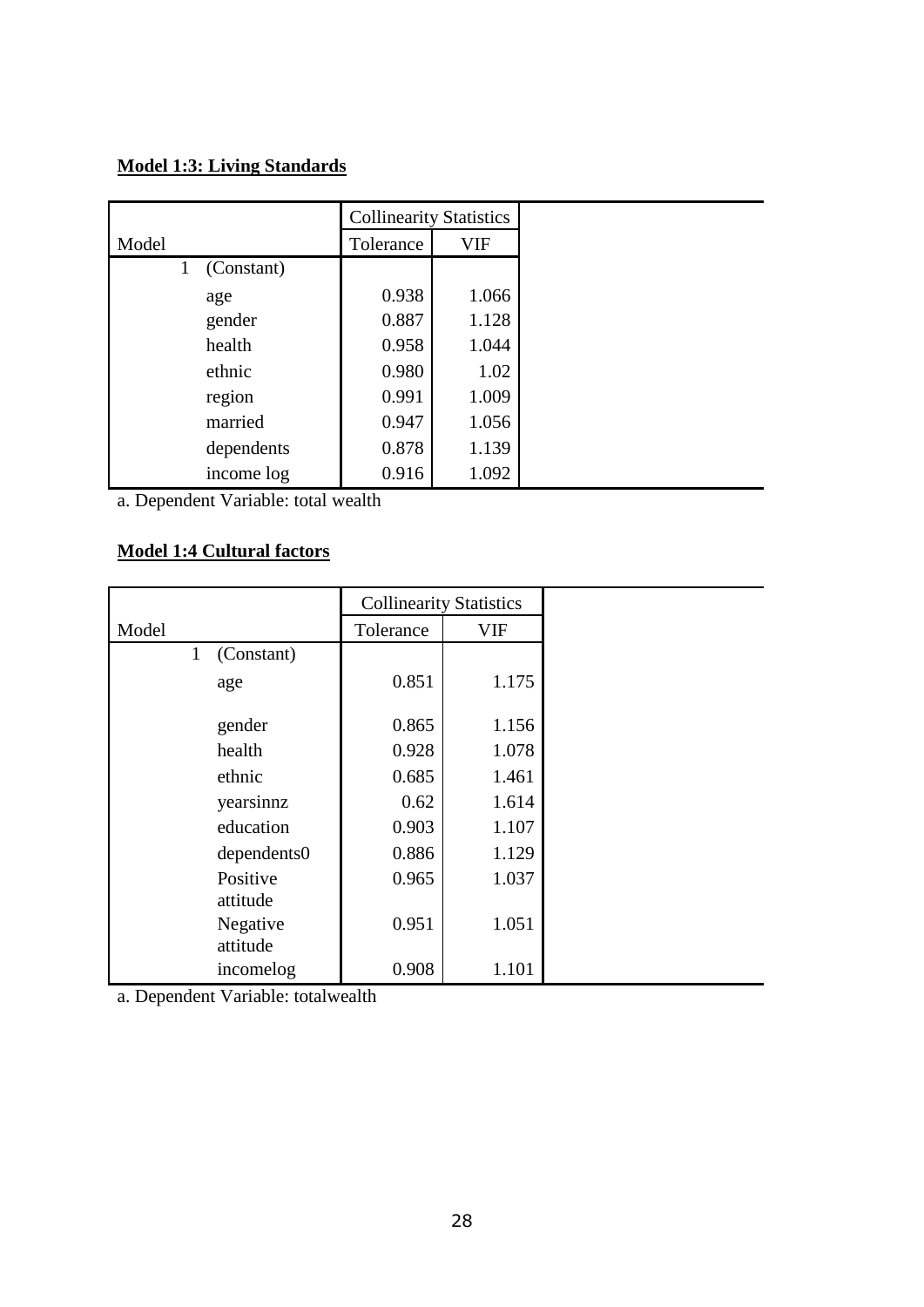## **Model 1:5 Saving behavior**

|       |                | <b>Collinearity Statistics</b> |       |  |  |
|-------|----------------|--------------------------------|-------|--|--|
| Model |                | Tolerance                      | VIF   |  |  |
| 1     | (Constant)     |                                |       |  |  |
|       | age            | .947                           | 1.056 |  |  |
|       | gender         | .855                           | 1.170 |  |  |
|       | health         | .910                           | 1.098 |  |  |
|       | ethnic         | .959                           | 1.043 |  |  |
|       | education      | .931                           | 1.075 |  |  |
|       | marital status | .941                           | 1.063 |  |  |
|       | dependents     | .870                           | 1.149 |  |  |
|       | positive       | .963                           | 1.039 |  |  |
|       | attitude       |                                |       |  |  |
|       | negative       | .956                           | 1.046 |  |  |
|       | attitude       |                                |       |  |  |
|       | log income     | .921                           | 1.086 |  |  |

# **Model 2: Dummy variable**

|       |             | Collinearity      |            |  |  |
|-------|-------------|-------------------|------------|--|--|
|       |             | <b>Statistics</b> |            |  |  |
| Model |             | Tolerance         | <b>VIF</b> |  |  |
| 1     | (Constant)  |                   |            |  |  |
|       | age         | .840              | 1.191      |  |  |
|       | health      | .889              | 1.125      |  |  |
|       | male        | .856              | 1.169      |  |  |
|       | maori       | .940              | 1.064      |  |  |
|       | pacific     | .900              | 1.112      |  |  |
|       | asian       | .810              | 1.235      |  |  |
|       | other       | .698              | 1.433      |  |  |
|       | yearsinnz   | .568              | 1.760      |  |  |
|       | urbanmain   | .593              | 1.685      |  |  |
|       | urbanother  | .590              | 1.696      |  |  |
|       | edusecond   | .703              | 1.422      |  |  |
|       | edutertiary | .656              | 1.525      |  |  |
|       | married     | .924              | 1.083      |  |  |
|       | dependents  | .853              | 1.172      |  |  |
|       | Positive    | .957              | 1.045      |  |  |
|       | attitude    |                   |            |  |  |
|       | Negative    | .943              | 1.061      |  |  |
|       | Attitude    |                   |            |  |  |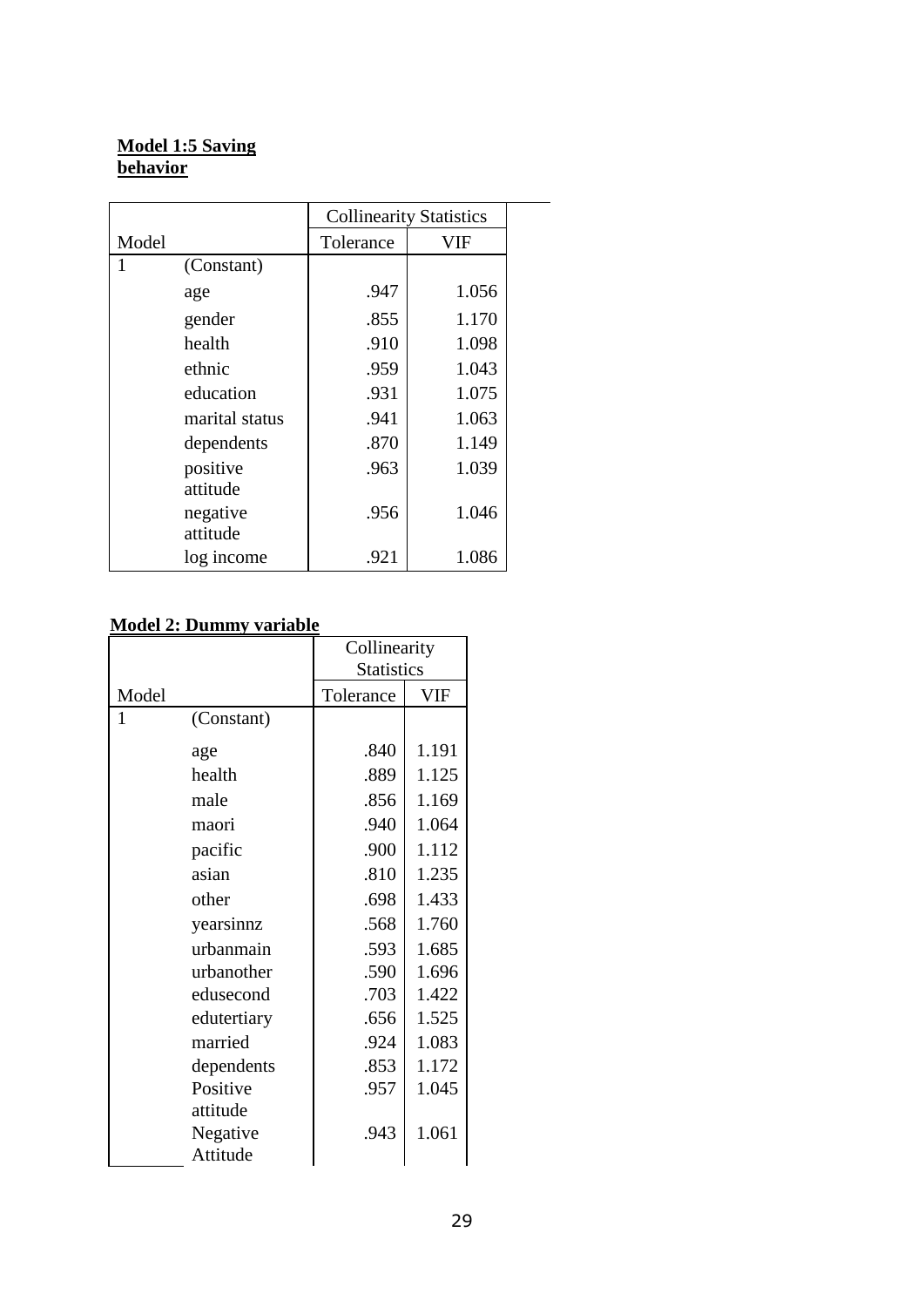**Model 3: Interactive Model Euro**

|       | ruro        |                                   |       |  |  |
|-------|-------------|-----------------------------------|-------|--|--|
|       |             | Collinearity<br><b>Statistics</b> |       |  |  |
| Model |             | Tolerance                         | VIF   |  |  |
| 1     | (Constant)  |                                   |       |  |  |
|       | age         | .857                              | 1.167 |  |  |
|       | gender      | .858                              | 1.165 |  |  |
|       | health      | .911                              | 1.098 |  |  |
|       | euro        | .772                              | 1.295 |  |  |
|       | yearsinnz   | .699                              | 1.430 |  |  |
|       | region      | .987                              | 1.013 |  |  |
|       | education   | .901                              | 1.110 |  |  |
|       | marital     | .928                              | 1.077 |  |  |
|       | status      |                                   |       |  |  |
|       | dependents0 | .868                              | 1.152 |  |  |
|       | Positive    | .960                              | 1.041 |  |  |
|       | attitude    |                                   |       |  |  |
|       | Negative    | .947                              | 1.056 |  |  |
|       | attitude    |                                   |       |  |  |
|       | incomelog   | .900                              | 1.111 |  |  |

**Maori**

|       |             | Collinearity      |       |  |  |
|-------|-------------|-------------------|-------|--|--|
|       |             | <b>Statistics</b> |       |  |  |
| Model |             | Tolerance         | VIF   |  |  |
|       | (Constant)  |                   |       |  |  |
|       | age         | .857              | 1.167 |  |  |
|       | gender      | .859              | 1.165 |  |  |
|       | health      | .908              | 1.102 |  |  |
|       | maori       | .951              | 1.051 |  |  |
|       | yearsinnz   | .848              | 1.179 |  |  |
|       | region      | .985              | 1.015 |  |  |
|       | education   | .899              | 1.112 |  |  |
|       | marital     | .931              | 1.074 |  |  |
|       | status      |                   |       |  |  |
|       | dependents0 | .877              | 1.140 |  |  |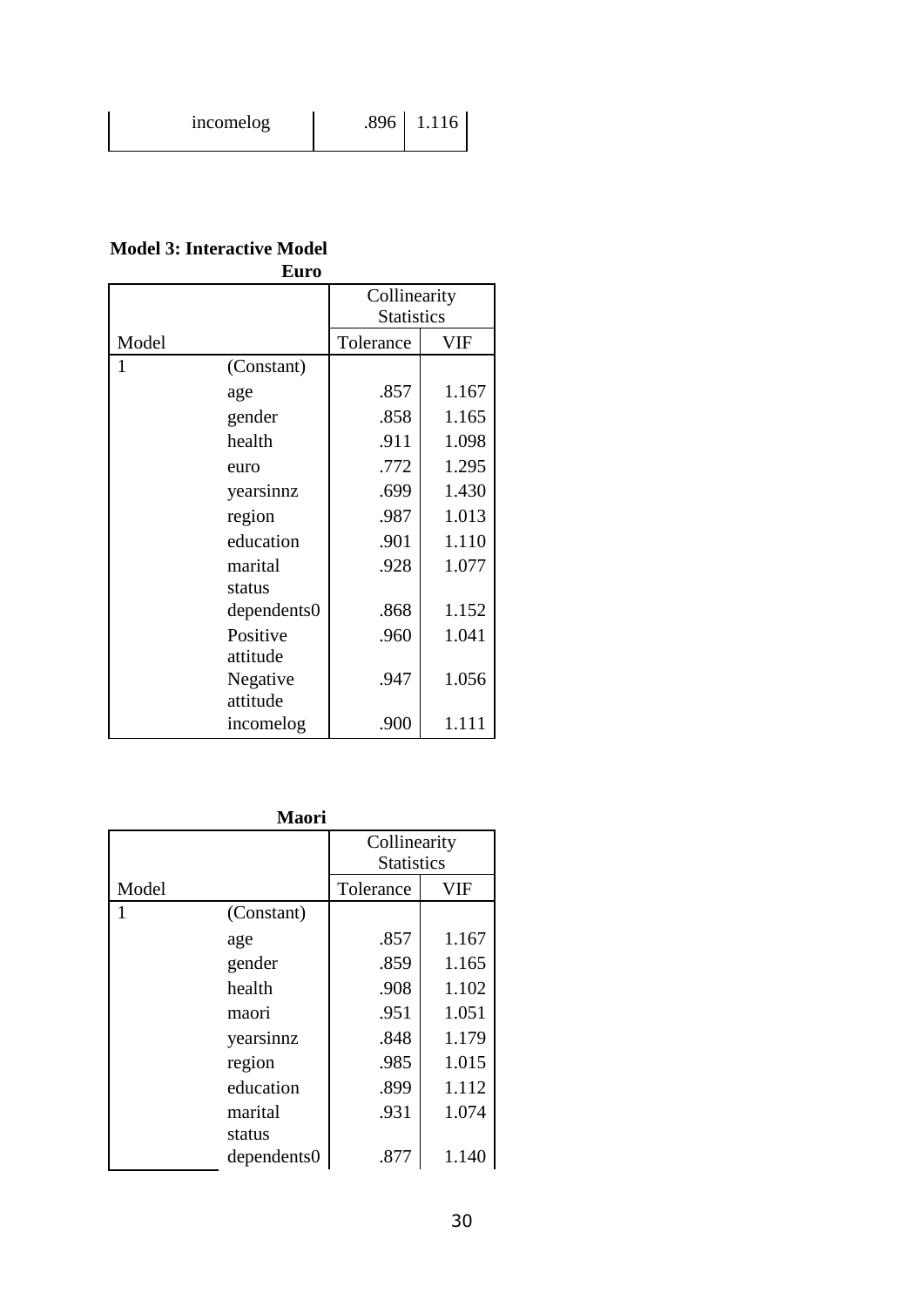| Positive<br>attitude | .962 | 1.040 |
|----------------------|------|-------|
| Negative<br>attitude | .945 | 1.058 |
| incomelog            | .905 | 1.105 |

**Pasifika**

|       |             | Collinearity      |       |  |
|-------|-------------|-------------------|-------|--|
|       |             | <b>Statistics</b> |       |  |
| Model |             | Tolerance         | VIF   |  |
| 1     | (Constant)  |                   |       |  |
|       | age         | .860              | 1.163 |  |
|       | gender      | .859              | 1.165 |  |
|       | health      | .907              | 1.103 |  |
|       | pacific     | .938              | 1.066 |  |
|       | yearsinnz   | .855              | 1.169 |  |
|       | region      | .986              | 1.014 |  |
|       | education   | .897              | 1.115 |  |
|       | married     | .929              | 1.076 |  |
|       | dependents0 | .861              | 1.161 |  |
|       | Positive    | .961              | 1.041 |  |
|       | attitude    |                   |       |  |
|       | Negative    | .947              | 1.056 |  |
|       | attitude    |                   |       |  |
|       | incomelog   | .902              | 1.108 |  |

**Asians**

|       |            | Collinearity      |       |  |  |  |
|-------|------------|-------------------|-------|--|--|--|
|       |            | <b>Statistics</b> |       |  |  |  |
| Model |            | Tolerance         | VIF   |  |  |  |
|       | (Constant) |                   |       |  |  |  |
|       | age        | .858              | 1.165 |  |  |  |
|       | gender     | .858              | 1.165 |  |  |  |
|       | health     | .910              | 1.099 |  |  |  |
|       | asian      | .895              | 1.118 |  |  |  |
|       | yearsinnz  | .789              | 1.267 |  |  |  |
|       | region     | .984              | 1.017 |  |  |  |
|       | education  | .901              | 1.110 |  |  |  |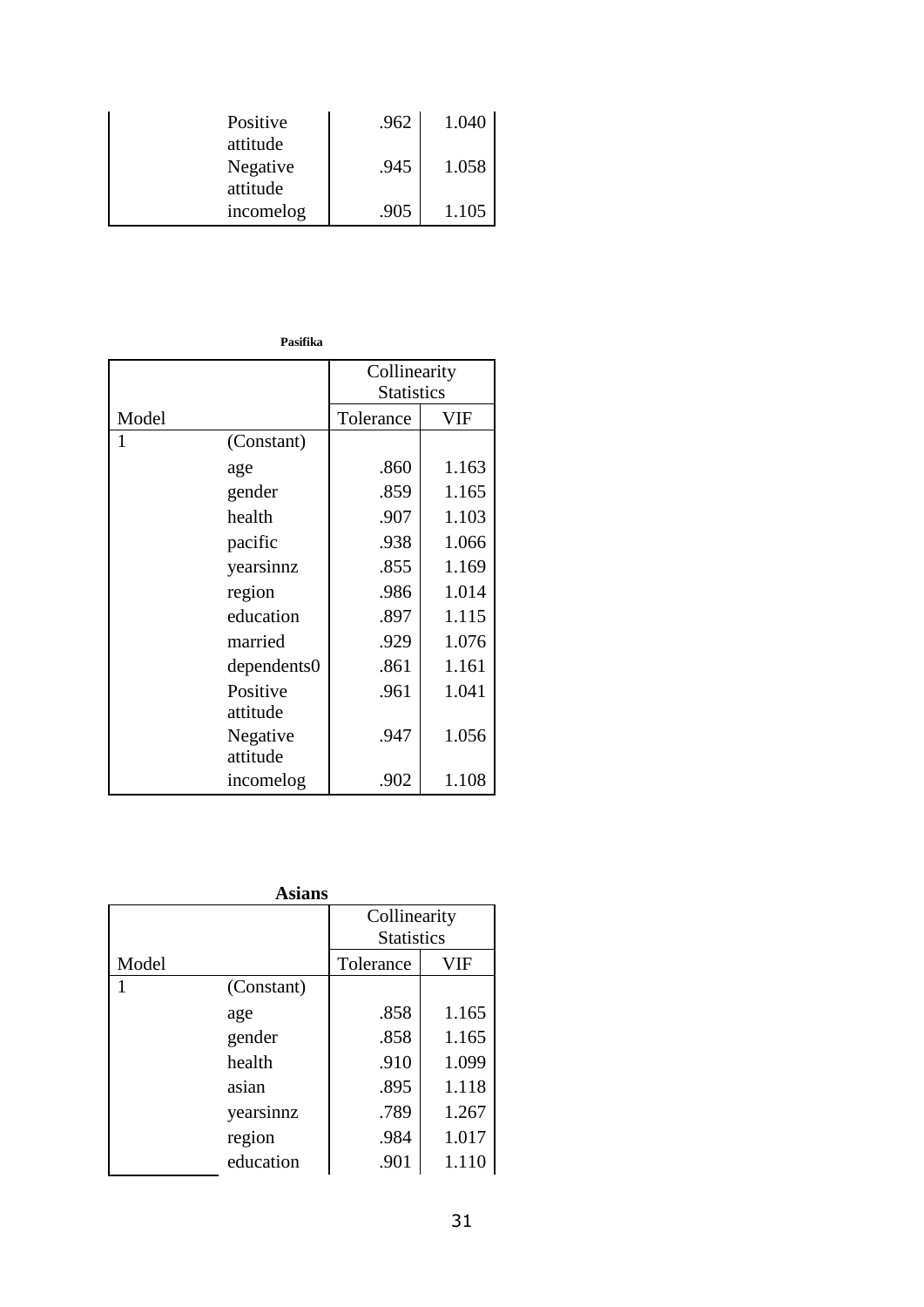| marital              | .934 | 1.071 |
|----------------------|------|-------|
| status               | .878 | 1.138 |
| dependents0          |      |       |
| Positive             | .962 | 1.040 |
| attitude             |      |       |
| Negative<br>attitude | .946 | 1.057 |
| incomelog            | .907 | 1.102 |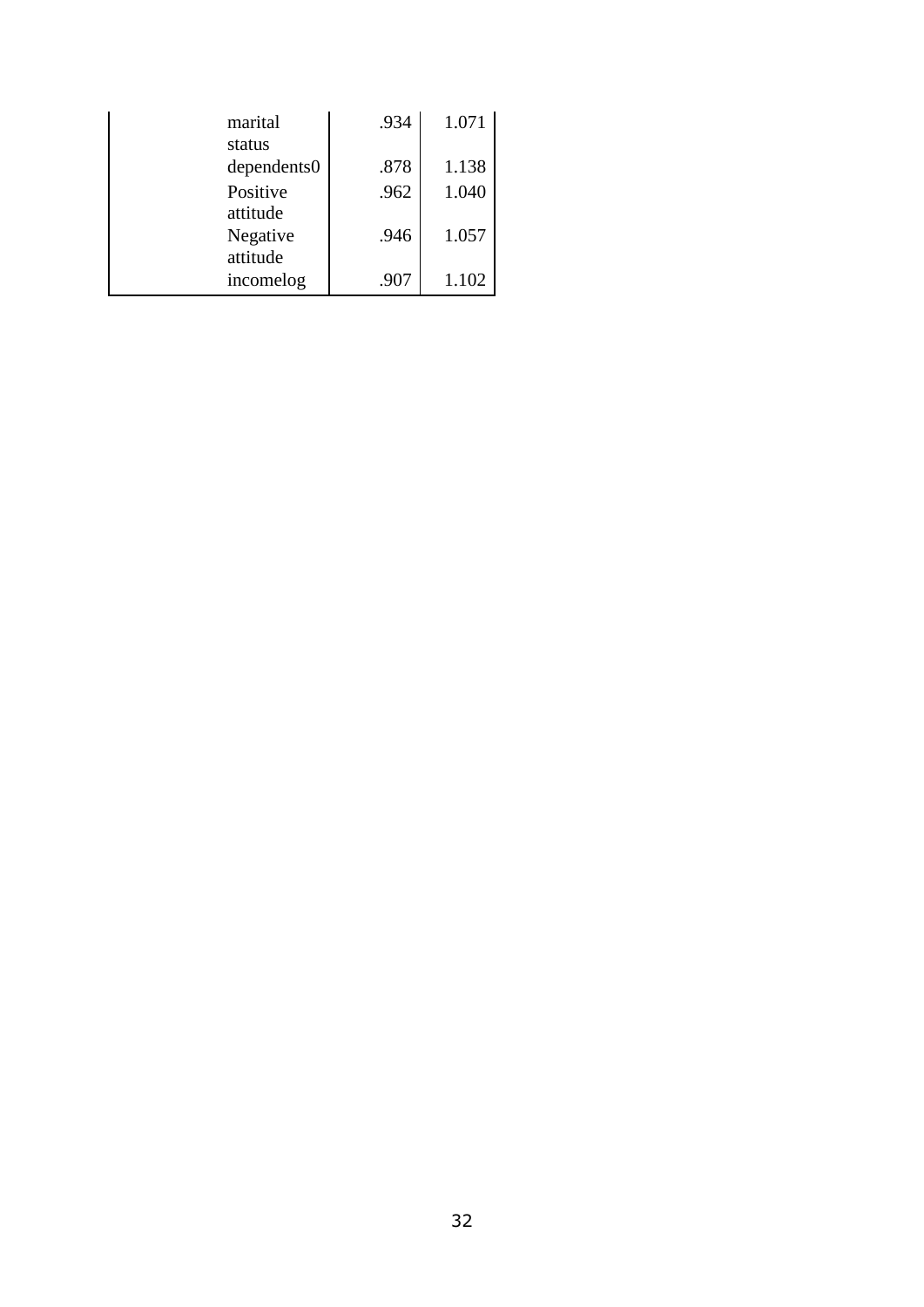|       | <b>Other</b> |                   |       |
|-------|--------------|-------------------|-------|
|       | ethnicity    |                   |       |
| Model |              | Collinearity      |       |
|       |              | <b>Statistics</b> |       |
|       |              |                   |       |
|       |              | Tolerance         | VIF   |
| 1     | (Constant)   |                   |       |
|       | age          | .853              | 1.173 |
|       | gender       | .858              | 1.165 |
|       | health       | .906              | 1.104 |
|       | other        | .780              | 1.282 |
|       | yearsinnz    | .696              | 1.437 |
|       | region       | .987              | 1.013 |
|       | education    | .899              | 1.112 |
|       | marital      | .933              | 1.071 |
|       | status       |                   |       |
|       | dependents0  | .879              | 1.137 |
|       | Positive     | .959              | 1.042 |
|       | attitude     |                   |       |
|       | Negative     | .948              | 1.055 |
|       | attitude     |                   |       |
|       | incomelog    | .907              | 1.102 |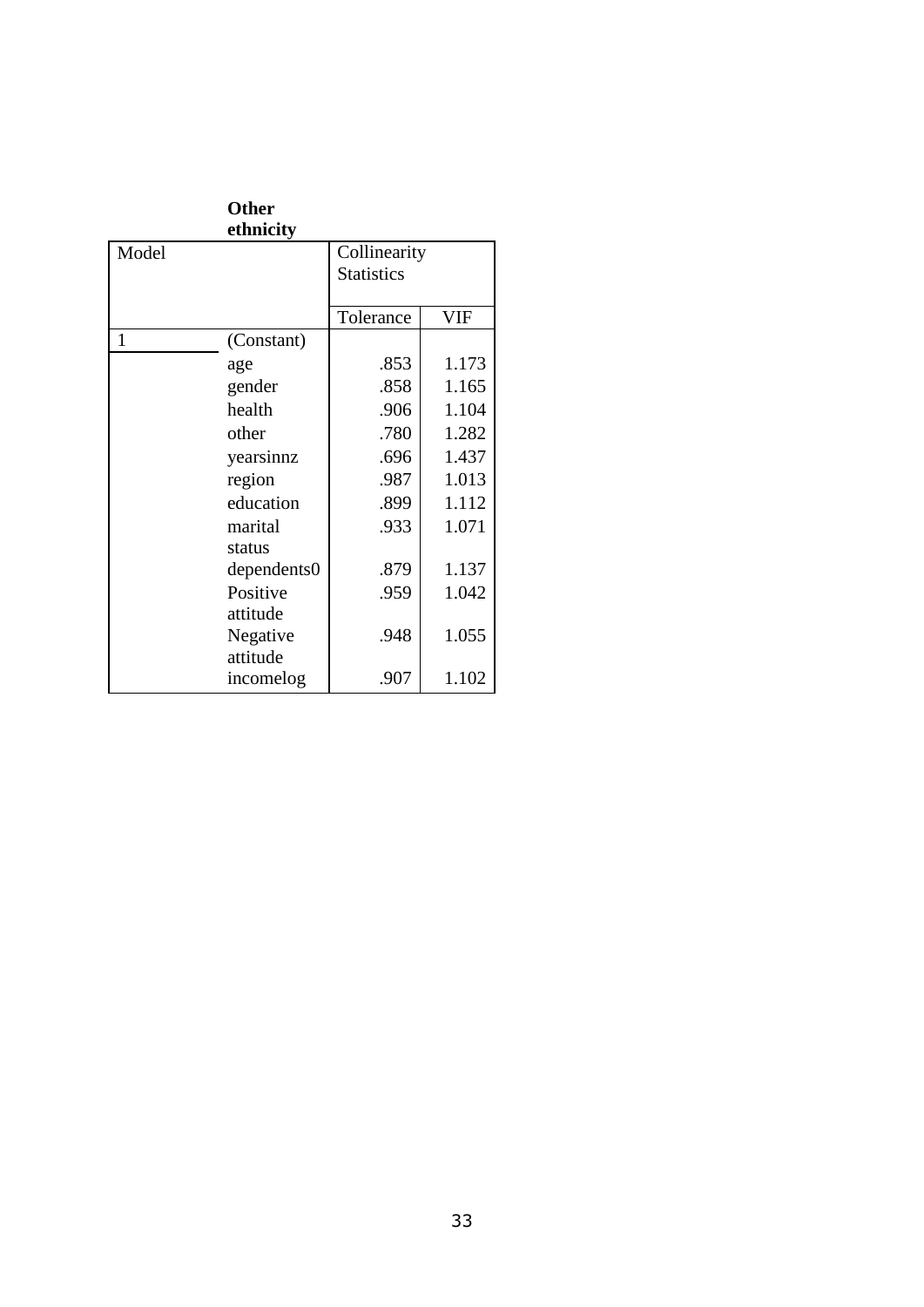## **Pearson Correlations**

|                        |                           | totalwealt       |                 |          |          |         |          |         |                 | yearsinn                                              |
|------------------------|---------------------------|------------------|-----------------|----------|----------|---------|----------|---------|-----------------|-------------------------------------------------------|
|                        |                           | $\boldsymbol{h}$ | age             | health   | male     | maori   | pacific  | asian   | other           | $\mathbf{Z}% ^{T}=\mathbf{Z}^{T}\times\mathbf{Z}^{T}$ |
| Pearso                 | totalwealt                | 1.000            | $-.068$         | .096     | .100     | $-.044$ | $-.036$  | $-.030$ | $-.041$         | .033                                                  |
| n                      | $\boldsymbol{h}$          |                  |                 |          |          |         |          |         |                 |                                                       |
| Correlat               | age                       | $-.068$          | 1.000           | $-0.066$ | .002     | $-.009$ | $-0.012$ | $-.042$ | $-.050$         | .288                                                  |
| ion                    | health                    | .096             | $-.066$         | 1.000    | .029     | $-.099$ | $-116$   | $-.041$ | .070            | $-.005$                                               |
|                        | male                      | .100             | .002            | .029     | 1.000    | $-.018$ | .015     | .016    | .029            | $-0.066$                                              |
|                        | maori                     | $-.044$          | $-.009$         | $-.099$  | $-.018$  | 1.000   | $-.052$  | $-.065$ | $-.118$         | .142                                                  |
|                        | pacific                   | $-.036$          | $-0.012$        | $-116$   | .015     | $-.052$ | 1.000    | $-.041$ | $-.074$         | $-.101$                                               |
|                        | asian                     | $-.030$          | $-.042$         | $-.041$  | .016     | $-.065$ | $-.041$  | 1.000   | $-.093$         | $-.308$                                               |
|                        | other                     | $-.041$          | $-.050$         | .070     | .029     | $-.118$ | $-.074$  | $-.093$ | 1.000           | $-.449$                                               |
|                        | yearsinnz                 | .033             | .288            | $-.005$  | $-0.066$ | .142    | $-.101$  | $-.308$ | $-.449$         | 1.000                                                 |
|                        | urbanmain                 | $-.008$          | $-.055$         | .084     | .036     | $-.058$ | .012     | .042    | .027            | $-.067$                                               |
|                        | urbanother                | $-.066$          | .099            | $-.118$  | $-.038$  | .029    | .017     | .014    | $-.020$         | .031                                                  |
|                        | edusecond                 | .014             | .003            | .029     | $-.053$  | $-.036$ | .028     | .041    | .005            | $-.032$                                               |
|                        | edutertiary               | .053             | $-.114$         | .114     | .116     | $-.065$ | $-.067$  | .025    | .121            | $-179$                                                |
|                        | maritalstat               | .106             | $-.047$         | .142     | .124     | $-.075$ | $-.065$  | .043    | .008            | $-.075$                                               |
|                        | us                        |                  |                 |          |          |         |          |         |                 |                                                       |
|                        | dependent                 | .068             | $-.135$         | $-0.019$ | .292     | .038    | .142     | .061    | .038            | $-.111$                                               |
|                        | S.                        |                  |                 |          |          |         |          |         |                 |                                                       |
|                        | Positive                  | .026             | $-.053$         | $-0.010$ | $-.150$  | .004    | .026     | $-.029$ | $-0.066$        | .028                                                  |
|                        | att                       |                  |                 |          |          |         |          |         |                 |                                                       |
|                        | Negative                  | $-.075$          | $-.057$         | $-.190$  | $-.027$  | .076    | .069     | $-.024$ | $-.020$         | $-.004$                                               |
|                        | att                       |                  |                 |          |          |         |          |         |                 |                                                       |
|                        | incomelog                 | .153             | $-.190$<br>.000 | .144     | .151     | $-.068$ | $-.094$  | $-.010$ | $-.002$<br>.001 | $-.038$                                               |
| Sig. $(1 -$<br>tailed) | totalwealt<br>$\mathbf h$ |                  |                 | .000     | .000     | .000    | .002     | .008    |                 | .004                                                  |
|                        | age                       | .000             |                 | .000     | .448     | .230    | .177     | .000    | .000            | .000                                                  |
|                        | health                    | .000             | .000            |          | .012     | .000    | .000     | .001    | .000            | .360                                                  |
|                        | male                      | .000             | .448            | .012     |          | .075    | .120     | .101    | .010            | .000                                                  |
|                        |                           | .000             | .230            | .000     | .075     |         | .000     | .000    | .000            | .000                                                  |
|                        | maori                     | .002             | .177            | .000     | .120     | .000    |          | .000    | .000            | .000                                                  |
|                        | pacific<br>asian          | .008             | .000            | .001     | .101     | .000    | .000     |         | .000            | .000                                                  |
|                        | other                     | .001             | .000            | .000     |          | .000    | .000     |         |                 |                                                       |
|                        |                           |                  |                 |          | .010     |         |          | .000    |                 | .000                                                  |
|                        | yearsinnz                 | .004             | .000            | .360     | .000     | .000    | .000     | .000    | .000            |                                                       |
|                        | urbanmain                 | .256             | .000            | .000     | .002     | .000    | .175     | .000    | .015            | .000                                                  |
|                        | urbanother                | .000             | .000            | .000     | .001     | .011    | .084     | .126    | .053            | .007                                                  |
|                        | edusecond                 | .128             | .390            | .014     | .000     | .002    | .012     | .000    | .335            | .006                                                  |
|                        | edutertiary               | .000             | .000            | .000     | .000     | .000    | .000     | .025    | .000            | .000                                                  |
|                        | maritalstat               | .000             | .000            | .000     | .000     | .000    | .000     | .000    | .270            | .000                                                  |
|                        | <b>us</b>                 |                  |                 |          |          |         |          |         |                 |                                                       |
|                        | dependent<br>S            | .000             | .000            | .075     | .000     | .001    | .000     | .000    | .001            | .000                                                  |
|                        | positive att              | .020             | .000            | .218     | .000     | .388    | .022     | .011    | .000            | .013                                                  |
|                        | negative                  | .000             | .000            | .000     | .017     | .000    | .000     | .028    | .058            | .380                                                  |
|                        |                           |                  |                 |          |          |         |          |         |                 |                                                       |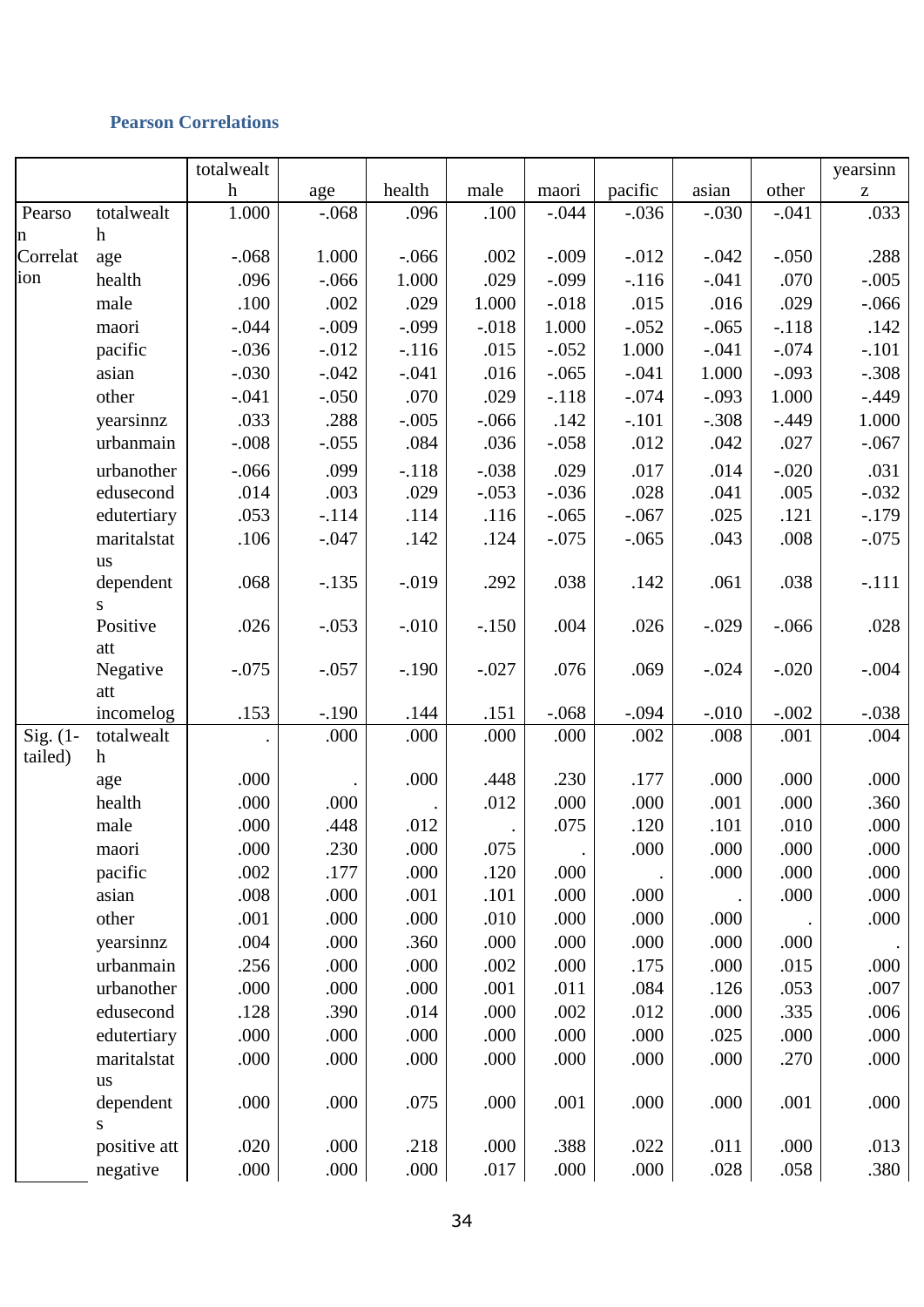| att             |      |      |      |      |     |            |                           |     |      |
|-----------------|------|------|------|------|-----|------------|---------------------------|-----|------|
| income<br>nelog | .000 | .000 | .000 | .000 | 000 | ∩∩∩<br>.vv | .<br>$\sim$ $\sim$ $\sim$ | τ∠∪ | .001 |

|         |                 | urbanmai    | urbanoth | eduseco | eduterti | marrie      | depend   | resposit | resneg  | incomelo |
|---------|-----------------|-------------|----------|---------|----------|-------------|----------|----------|---------|----------|
|         |                 | $\mathbf n$ | er       | nd      | ary      | $\mathbf d$ | ent      | ive      | ative   | g        |
| Pearso  | totalwealt      | $-.008$     | $-0.066$ | .014    | .053     | .106        | .068     | .026     | $-.075$ | .153     |
| n       | $\mathbf h$     |             |          |         |          |             |          |          |         |          |
| Correla | age             | $-.055$     | .099     | .003    | $-.114$  | $-.047$     | $-.135$  | $-.053$  | $-.057$ | $-.190$  |
| tion    | health          | .084        | $-.118$  | .029    | .114     | .142        | $-0.019$ | $-.010$  | $-.190$ | .144     |
|         | male            | .036        | $-.038$  | $-.053$ | .116     | .124        | .292     | $-.150$  | $-.027$ | .151     |
|         | maori           | $-.058$     | .029     | $-.036$ | $-.065$  | $-.075$     | .038     | .004     | .076    | $-.068$  |
|         | pacific         | .012        | .017     | .028    | $-.067$  | $-.065$     | .142     | .026     | .069    | $-.094$  |
|         | asian           | .042        | .014     | .041    | .025     | .043        | .061     | $-.029$  | $-.024$ | $-.010$  |
|         | other           | .027        | $-.020$  | .005    | .121     | .008        | .038     | $-.066$  | $-.020$ | $-.002$  |
|         | yearsinnz       | $-.067$     | .031     | $-.032$ | $-.179$  | $-.075$     | $-.111$  | .028     | $-.004$ | $-.038$  |
|         | urbanmain       | 1.000       | $-.630$  | .028    | .048     | $-0.016$    | $-.006$  | $-0.012$ | .000    | .087     |
|         | urbanother      | $-.630$     | 1.000    | $-.028$ | $-.057$  | $-.037$     | .007     | .003     | .025    | $-.091$  |
|         | edusecond       | .028        | $-.028$  | 1.000   | $-.513$  | .024        | $-.027$  | .030     | $-.028$ | .003     |
|         | edutertiary     | .048        | $-.057$  | $-.513$ | 1.000    | .003        | .069     | $-.006$  | $-.039$ | .133     |
|         | maritalstat     | $-0.016$    | $-.037$  | .024    | .003     | 1.000       | .137     | .056     | $-.073$ | .087     |
|         | <b>us</b>       |             |          |         |          |             |          |          |         |          |
|         | dependent       | $-.006$     | .007     | $-.027$ | .069     | .137        | 1.000    | $-.006$  | .045    | .070     |
|         | S.              |             |          |         |          |             |          |          |         |          |
|         | Postive att     | $-.012$     | .003     | .030    | $-.006$  | .056        | $-.006$  | 1.000    | .066    | $-.007$  |
|         | Negative<br>att | .000        | .025     | $-.028$ | $-.039$  | $-.073$     | .045     | .066     | 1.000   | $-.045$  |
|         | incomelog       | .087        | $-.091$  | .003    | .133     | .087        | .070     | $-.007$  | $-.045$ | 1.000    |
| Pearso  | totalwealt      | .256        | .000     | .128    | .000     | .000        | .000     | .020     | .000    | .000     |
| n       | $\mathbf h$     |             |          |         |          |             |          |          |         |          |
| Correla | age             | .000        | .000     | .390    | .000     | .000        | .000     | .000     | .000    | .000     |
| tion    | health          | .000        | .000     | .014    | .000     | .000        | .075     | .218     | .000    | .000     |
|         | male            | .002        | .001     | .000    | .000     | .000        | .000     | .000     | .017    | .000     |
|         | maori           | .000        | .011     | .002    | .000     | .000        | .001     | .388     | .000    | .000     |
|         | pacific         | .175        | .084     | .012    | .000     | .000        | .000     | .022     | .000    | .000     |
|         | asian           | .000        | .126     | .000    | .025     | .000        | .000     | .011     | .028    | .211     |
|         | other           | .015        | .053     | .335    | .000     | .270        | .001     | .000     | .058    | .426     |
|         | yearsinnz       | .000        | .007     | .006    | .000     | .000        | .000     | .013     | .380    | .001     |
|         | urbanmain       |             | .000     | .014    | .000     | .098        | .321     | .171     | .487    | .000     |
|         | urbanother      | .000        |          | .013    | .000     | .002        | .289     | .421     | .024    | .000     |
|         | edusecond       | .014        | .013     |         | .000     | .030        | .014     | .009     | .013    | .418     |
|         | edutertiary     | .000        | .000     | .000    |          | .404        | .000     | .306     | .001    | .000     |
|         | maritalstat     | .098        | .002     | .030    | .404     |             | .000     | .000     | .000    | .000     |
|         | us              |             |          |         |          |             |          |          |         |          |
|         | dependent       | .321        | .289     | .014    | .000     | .000        |          | .311     | .000    | .000     |
|         | S               |             |          |         |          |             |          |          |         |          |